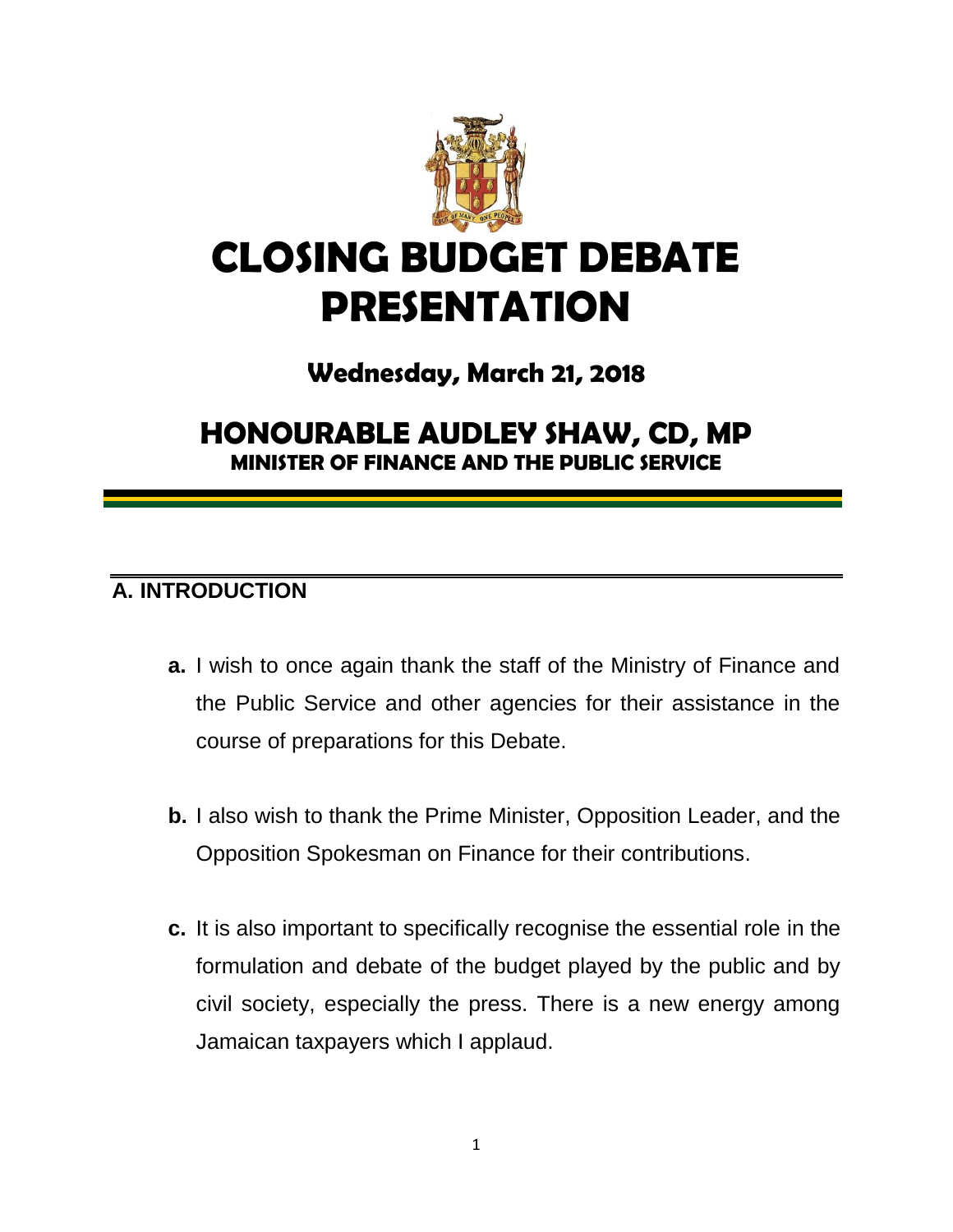- **d.** They realise that this budget is about their money and how this Administration will act as a reliable steward of their resources. **We must pass the People's Test.**
- e. In these remarks, I will (1) briefly outline a summary of the budget, (2) address some of the inaccuracies and misleading statements by the Opposition, (3) address some of the suggestions of the Opposition, (4) provide some third-party thoughts on our administration and budget, and then (5) make some concluding remarks.

## **B. SUMMARY OF BUDGET**

- a. Mr. Speaker, let me begin with a brief summary of the budget.
- b. I would like to give thanks to Almighty God for bringing us safely to the end of another fiscal year. I would also like to thank the Opposition for working with us throughout the budget season.
- c. Mr. Speaker, we have tabled our supplementary budget, which involves the necessary tidying up that was needed, and have successfully laid a budget totaling \$774 billion, which is lower than the previous budget.
- d. The key highlights of our budget, Mr. Speaker, are: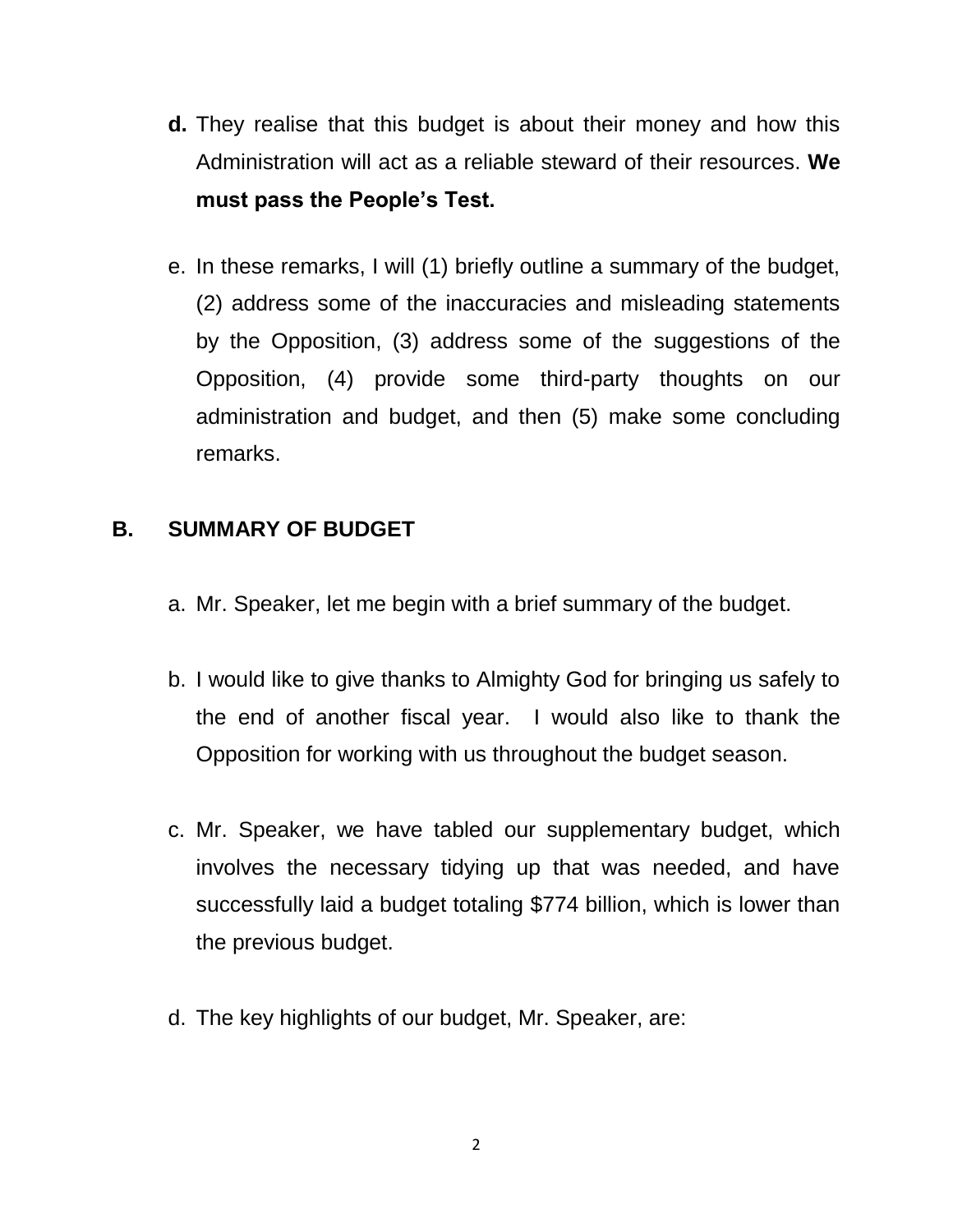- i. We successfully implemented the final phase of the \$1.5 million threshold increase plan in January 2018, which we promised.
- ii. We have outlined our detailed three-year, medium-term expenditure projections beyond the upcoming fiscal year. This is a historic first in the budget.
- iii. We have increased expenditure substantially in education, health, national security, and social programmes to protect the poorest and most vulnerable in the society, by a total of \$13 billion.
- iv. We have increased capital expenditure by \$15 billion, or 33%, to invest in productive infrastructure essential for us to achieve our economic growth targets.
- v. We have reduced debt service as a percentage of the total budget from 46% to 37%, which we believe will contribute to Jamaica's debt to GDP ratio falling below 100% for the first time in decades to a projected 94.3%.
- vi. We project in this new fiscal year that we will maintain a primary surplus of 7%, our economy will grow, inflation will remain within our target range of 4% - 6%, and that we will achieve the target wage to GDP of 9% by the end of the upcoming fiscal year.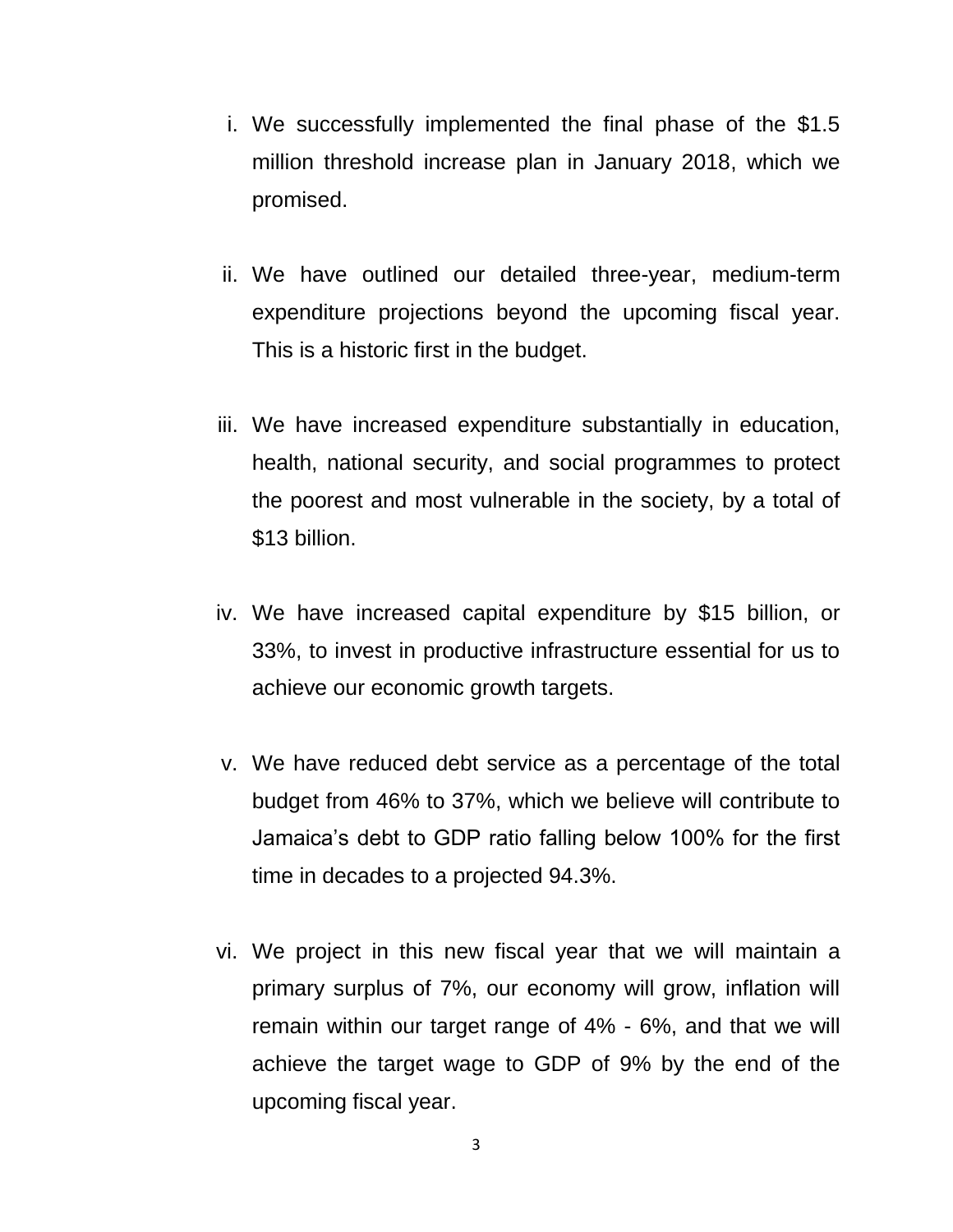vii. Most importantly, Mr. Speaker, we have accomplished these levels of fiscal responsibility and increased social and capital expenditure without imposing any new taxes on the backs of the Jamaican people for the first time in 14 years. No New Taxes, Mr. Speaker.

#### **C. LACK OF RESEARCH AND/OR DECEPTION**

- **a.** It is incumbent on me to address several inaccuracies or halftruths by the Opposition Spokesman on Finance that, at best, reflect a lack of research or knowledge on his part, or at worst, represent a deliberate attempt to mislead this Honorable House or the people of Jamaica.
- b. The Prime Minister effectively corrected the false historical narrative of the Opposition Spokesman on Finance and the Opposition Leader about the origin of Jamaica's fiscal and economic crisis, which was primarily a result of the disastrous and devastating high interest rate and high inflation policies of the PNP during the 1990s and 2000s.
- c. In his attempt to portray the PNP as a party of fiscal discipline and responsibility, he made several demonstrably false claims. For example, he stated that the PNP "established Tax Administration Jamaica as a semi-autonomous revenue agency with its own Board to provide policy guidance and good governance."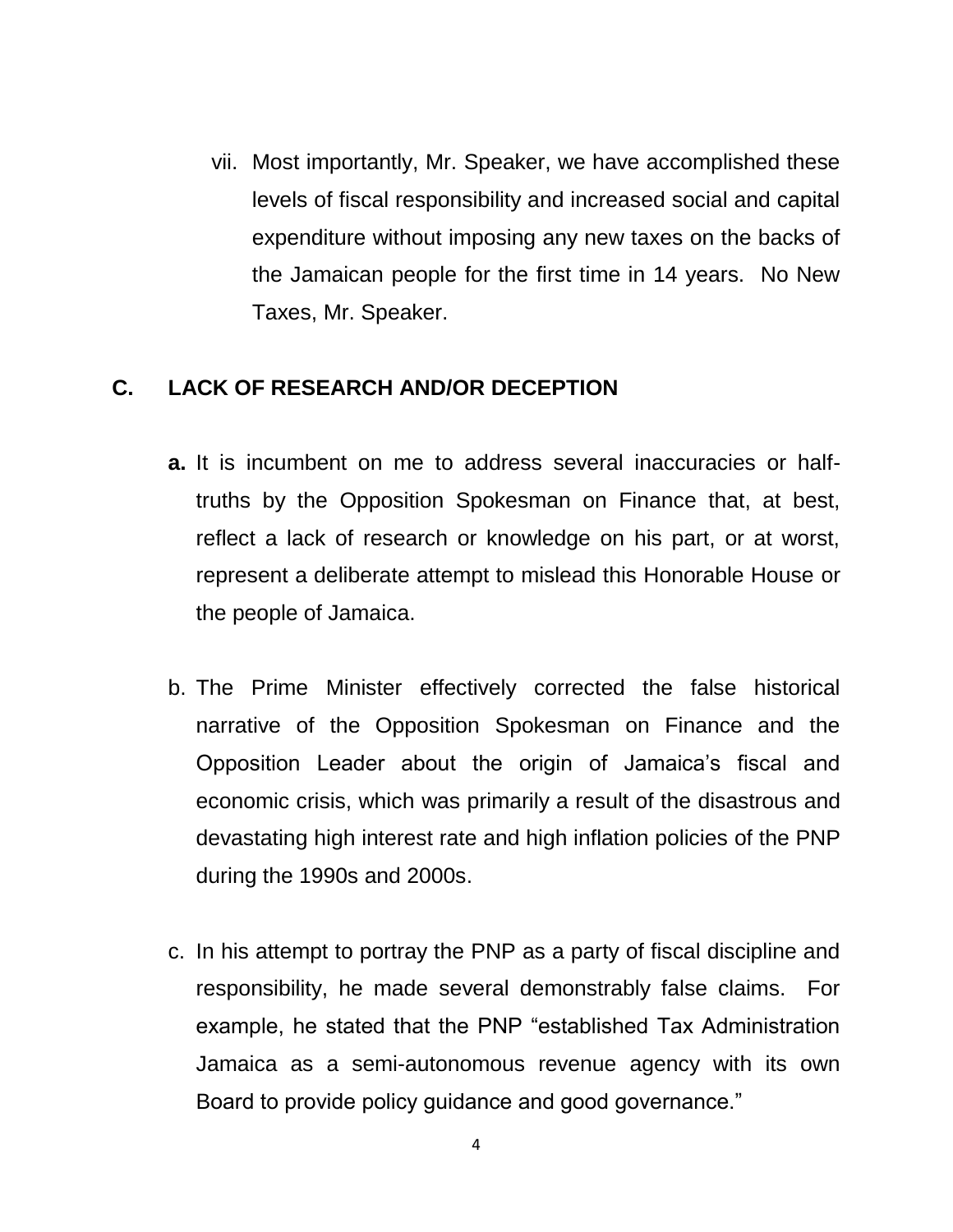- d. Here are the facts: The JLP Government launched a comprehensive tax reform programme in 2009, which led to the establishment of the TAJ as a semi-autonomous revenue authority by the JLP in May 2011. As a wise man once said, "Facts are a stubborn thing."
- e. On economic issues, the Minister has once again either not done his research properly or is attempting to mislead this Honorable Body. Both the Opposition Spokesman and Opposition Leader claimed that the JLP "inherited the national debt at close to 150% of GDP in 2012." This is again false. The actual national debt in 2012 was 131.3%, far less than the 150% claimed by the Opposition Spokesmen.
- f. In fact, Mr. Speaker, the national debt was actually on a downward trend under the JLP Government at the end of our term, particularly after the implementation of historical Jamaica Debt Exchange conceptualized and implemented by the JLP Government of which I was Finance Minister in 2010. As a factual matter, the debt to GDP ratio actually fell between 2010 and 2011.
- g. The Opposition would also have us believe that they reduced unemployment when the PNP took over. The facts show otherwise. In 2011, when this Government left office, unemployment was 12.8%. After the PNP came back into office, unemployment grew to 13.9% in 2012 and peaked at 15.3% in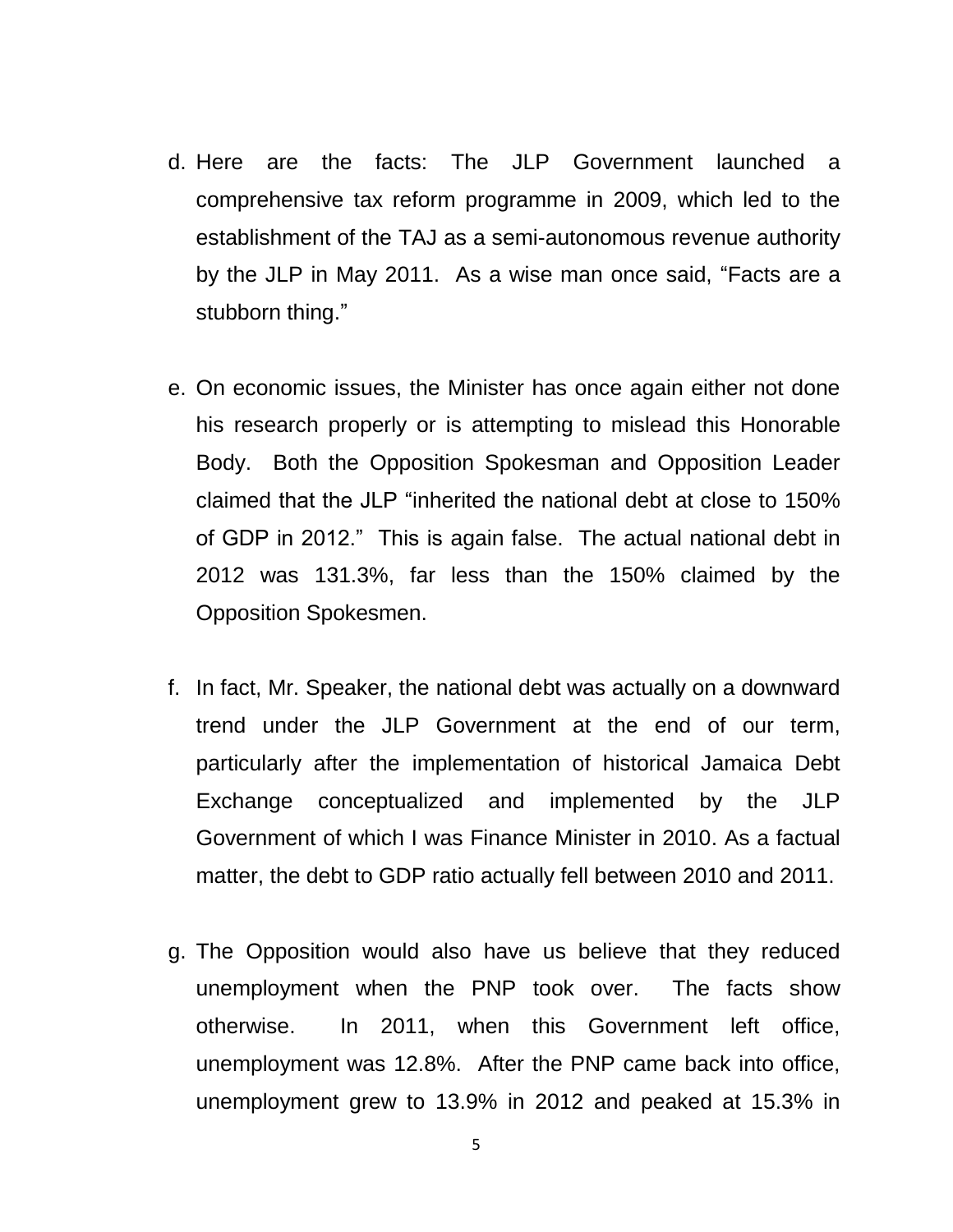2013. Since then, unemployment has been slowly declining and, under the JLP administration, the unemployment rate has fallen to a historical low of 10.4% in October 2017, from 12.9% when we took over the Government in 2016. Facts, Mr. Speaker, facts.

- h. The Opposition Spokesman also touted the PNP record of reducing inflation. In fact, in 2011, when the JLP Government left office, inflation had been reduced to 6%. When the PNP was in power, inflation again began to increase to a high of almost 10% in 2013, a 50% increase. Since that time, inflation has trended down significantly and is expected to end up at 4.5% in this Fiscal Year.
- i. Mr. Speaker, the Opposition Leader stated that he, and I quote, took "this country from the brink of bankruptcy and disaster" when the PNP came to office in 2012. As my 8-year daughter, Christiana, would say, this is "pure foolishness."
- j. This is revisionist history and the facts tell a very different story.
- k. The Prime Minister did an excellent job yesterday in explaining that the JLP Administration of 2007 – 2011 was the party that initiated the path of fiscal responsibility and stability which is bearing fruits today. It is we who planted the tree that is bearing shade today as far back as 2009.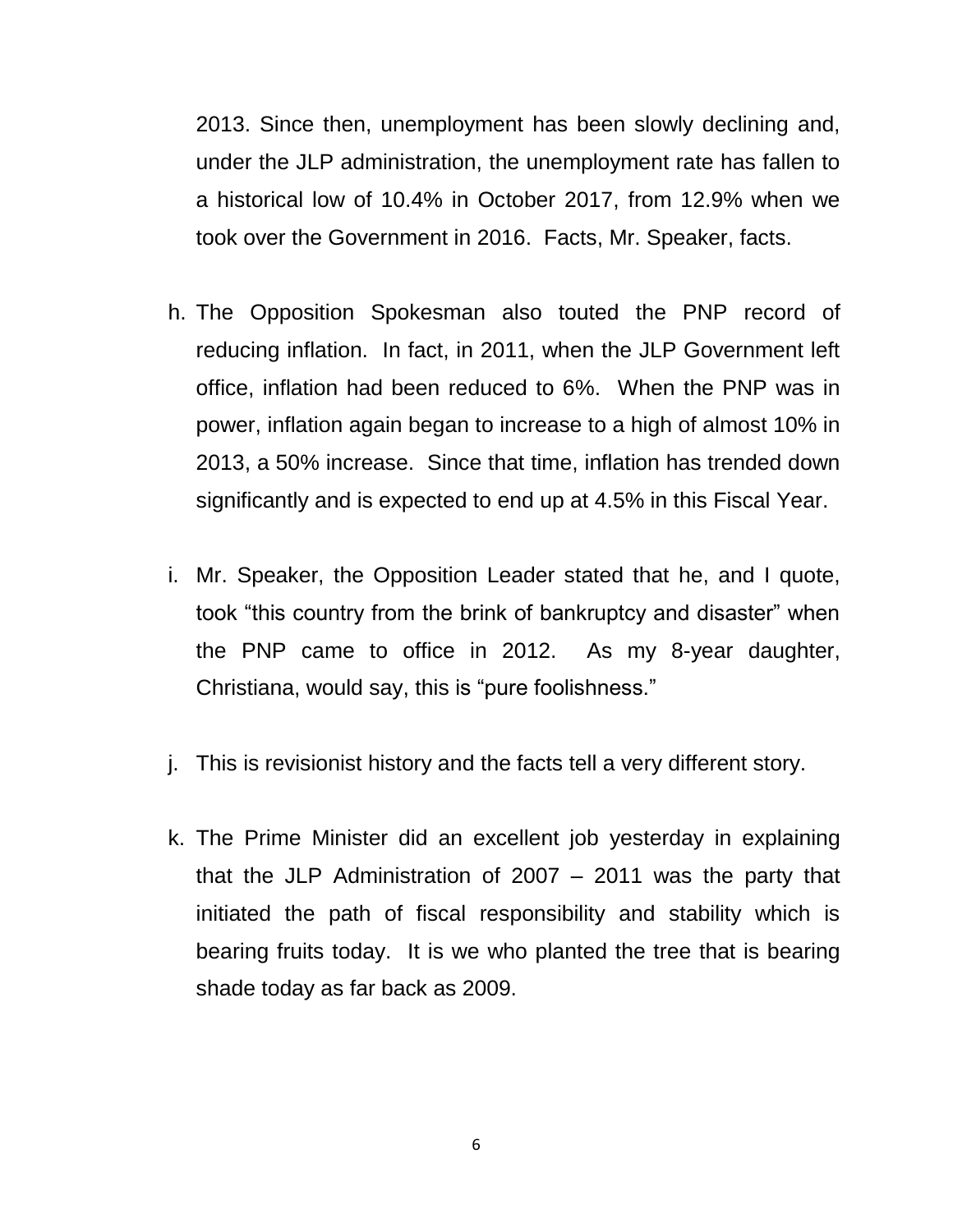- l. The Prime Minister highlighted yesterday that the JLP had (1) initiated the fiscal responsibility framework, (2) divested lossmaking state entities, and (3) launched the historic Jamaica Debt Exchange in 2010. In addition, Mr. Speaker, when the JLP left office in 2011:
	- i. We had strengthened tax administration and introduced the Central Treasury Management system.
	- ii. Introduced the Junior Stock Exchange to attract small and medium–sized businesses to the capital markets.
	- iii. Reduced inflation to single digits (6%).
	- iv. Improved consumer and business confidence significantly.
	- v. Reduced Government Treasury bill rates to 30-year lows, into single digits.
	- vi. Increased Net International Foreign Exchange Reserves to close to US\$2Bn.
	- vii. Reduced our borrowing rates from the multilaterals to low single digit interest rates and on the international capital markets at a then-record-low of 7.95%.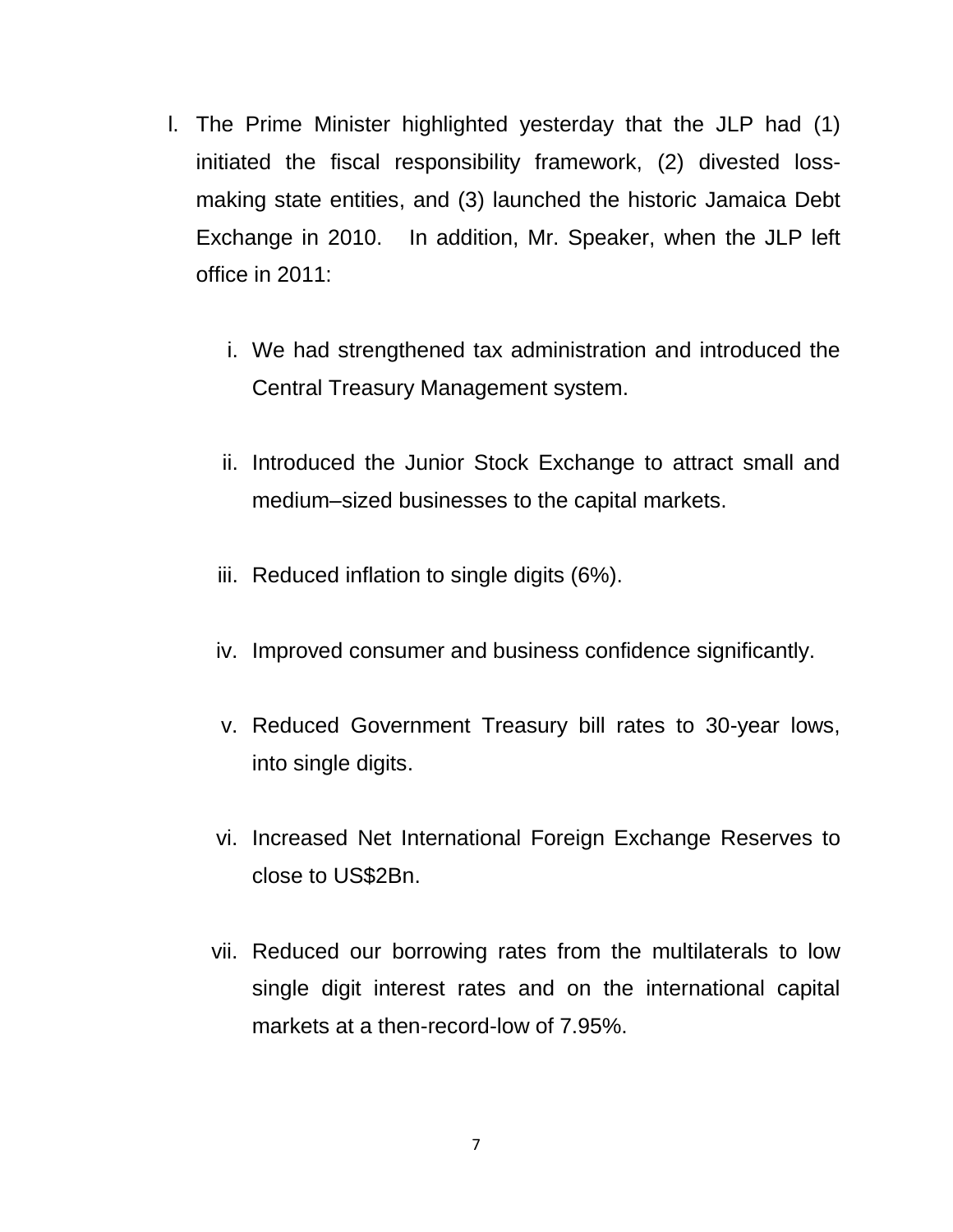- viii. And now, I should remind this house that we have once again reduced borrowing costs on the international capital markets to another historic low of 5.0%.
- ix. After debt increased during the global recession in 2008 to 2009, we started to reduce, let me repeat, REDUCE, Jamaica's debt as a percentage of GDP between 2010 and 2011; and
- x. We were growing the economy from negative growth to positive growth of **1.7%** in 2011 according to STATIN.
- m. This is not the track record of a bankrupt or profligate government, but of an administration that responded responsibly to the worst global recession in our lifetime and which put Jamaica firmly back on a path to growth. Those are the facts, Mr. Speaker, not the fairy tale that the Opposition Spokesman on finance would have us believe.
- n. I feel obliged to add, Mr. Speaker, that after experiencing 1.7% growth in 2011, the growth rates of the PNP for the next four years never exceeded 1.0%. Economic growth was minus -0.6% in 2012, 0.5% in 2013, 0.7% in 2014, and 0.9% in 2015. It was only after the JLP returned to power in 2016 that growth returned to above 1.0%, and was 1.4% in 2016.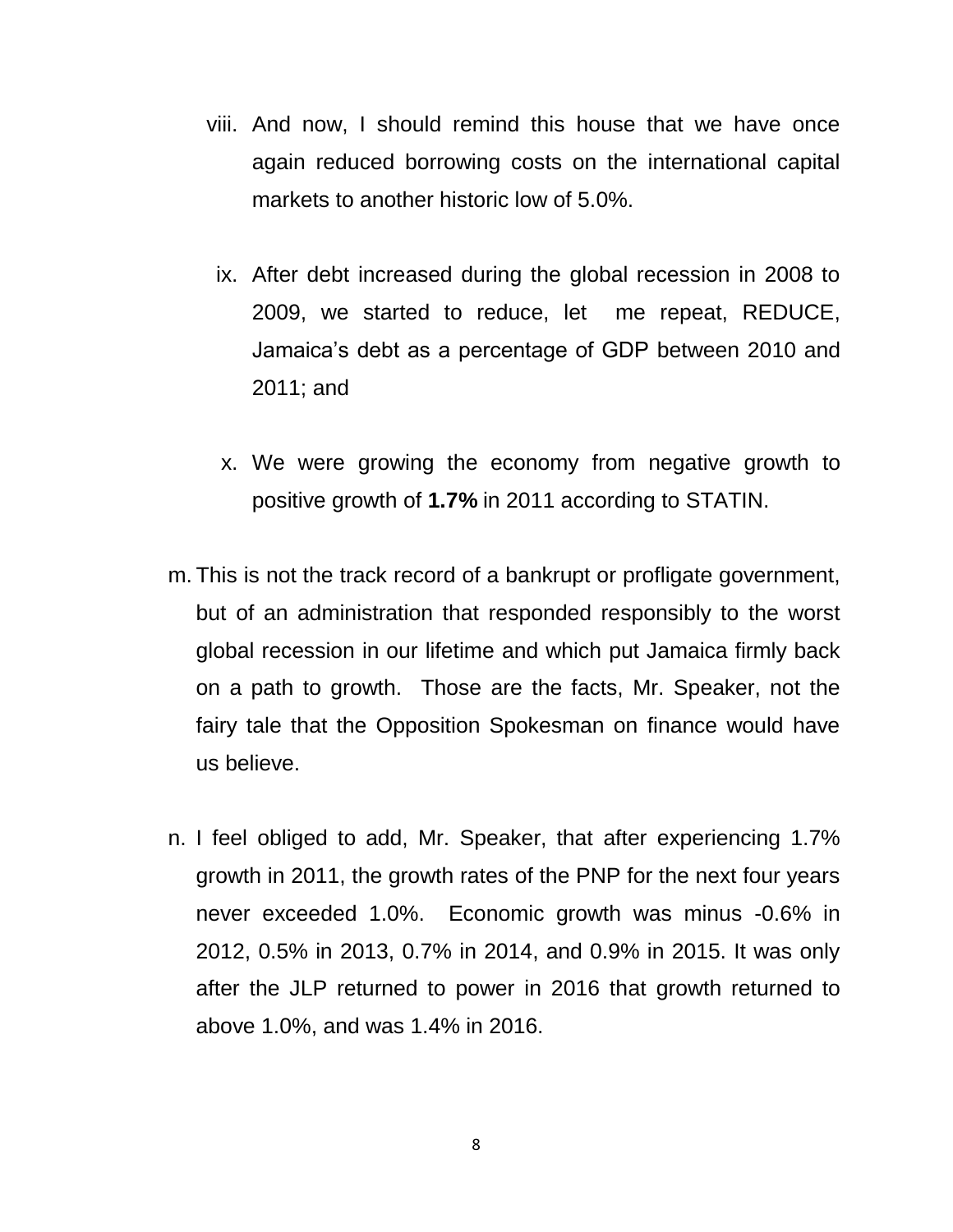- o. The correct historical narrative, therefore, Mr. Speaker, based on the facts, is that the JLP administration of 2007 - 2011 embarked on a path of fiscal reform and responsibility that was continued by the PNP in 2012 - 2016, and which we resumed when we returned to power two years ago in 2016.
- p. On economic growth, the Opposition Spokesman on Finance published a chart comparing growth rates under the PNP and the JLP over the past decade. Once again, Mr. Speaker, I am compelled to set the record straight.
	- i. First, using his own numbers, the economic growth record of the PNP in its last term was a paltry annual average of 0.7%. I pointed out already that the JLP handed over an economy to the PNP that grew at 1.7% in 2011. Using his numbers, the JLP track record of economic growth in the first two years of our administration is 1.1%, almost 50% higher than the PNP. Using his numbers, we have improved and are on the right track. And if we did not have the weather issues, our GDP number would have been closer to or over 2%. And there is more growth to come, Mr. Speaker, that is our focus and priority!
	- ii. Second, if we were to compare the JLP and PNP track records on growth since Independence, the cumulative real growth rate of the PNP over 28 years is 8.7% and the

9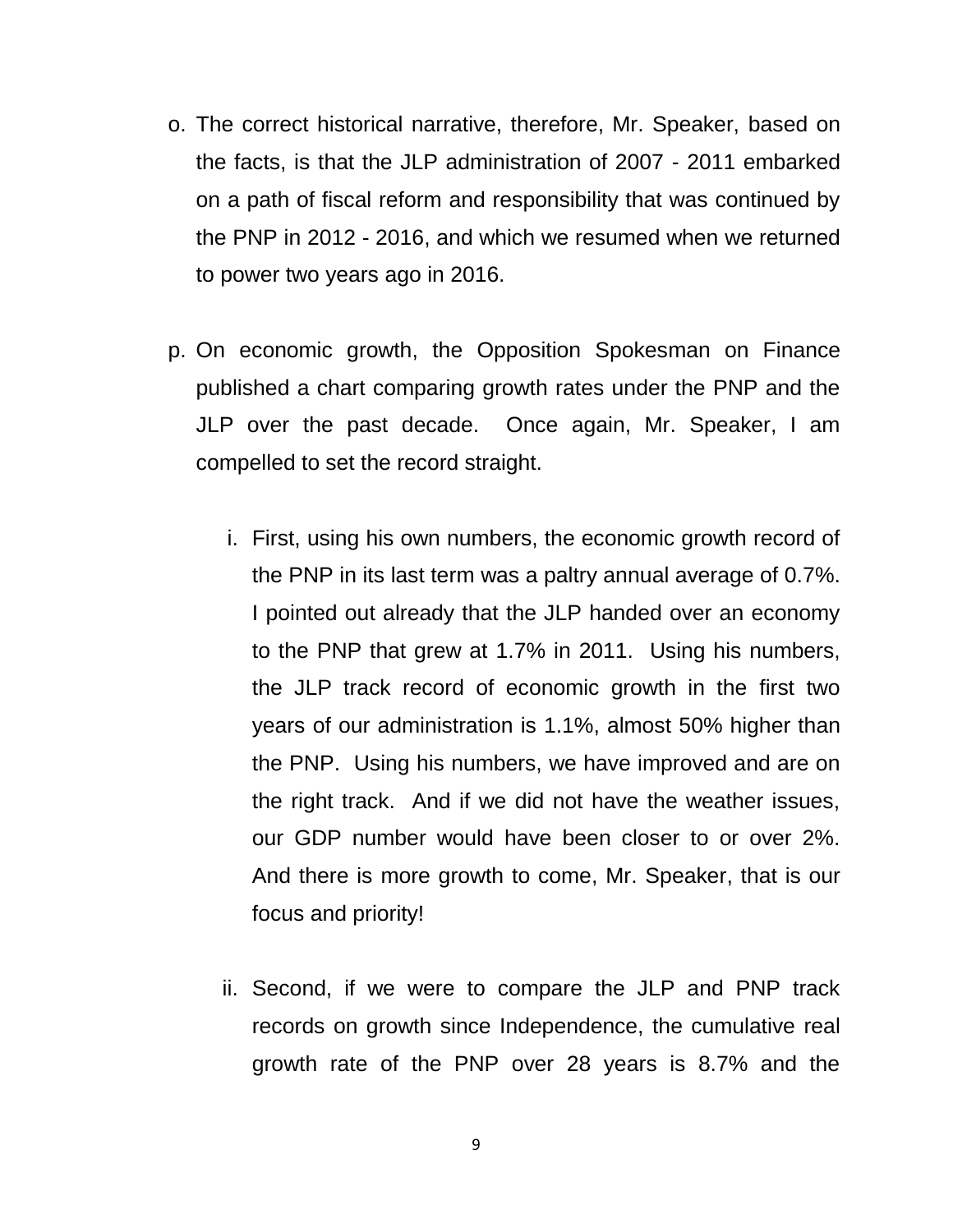cumulative real growth rate of the JLP over 23 years is 57.7%. Mr. Speaker, Argument Done.

- iii. Third, Mr. Speaker, during the first JLP Administration in the 1960s, average GDP growth was 5.7%, with a high of almost 12% in 1970. During the 1970s, Jamaica experienced negative growth for the first time under the PNP, with an average GDP of -2.3%.
- iv. When the JLP returned to power in 1980, we returned to a growth path with an average of 2.2%, with a high of 8% in 1987. And during the disastrous period of the PNP in the 1990s and early 2000s, when global growth overaged over 3%, Jamaica's GDP growth fell to an average 1.5%. These are facts, Mr. Speaker, facts.
- q. On taxes, both the Opposition Spokesman on Finance and the Opposition Leader have provided incorrect and incomplete data to this House. They claim that the \$1.5 million plan only benefited a relatively small number of persons and cost the taxpayers \$31 billion. Here are the facts, Mr. Speaker:
	- i. The JLP introduced a revenue neutral budget which involved taxes of \$27.3 billion, not \$31 billion.
	- ii. In addition, the number of persons who benefited from the \$1.5 million is approximately 213,000.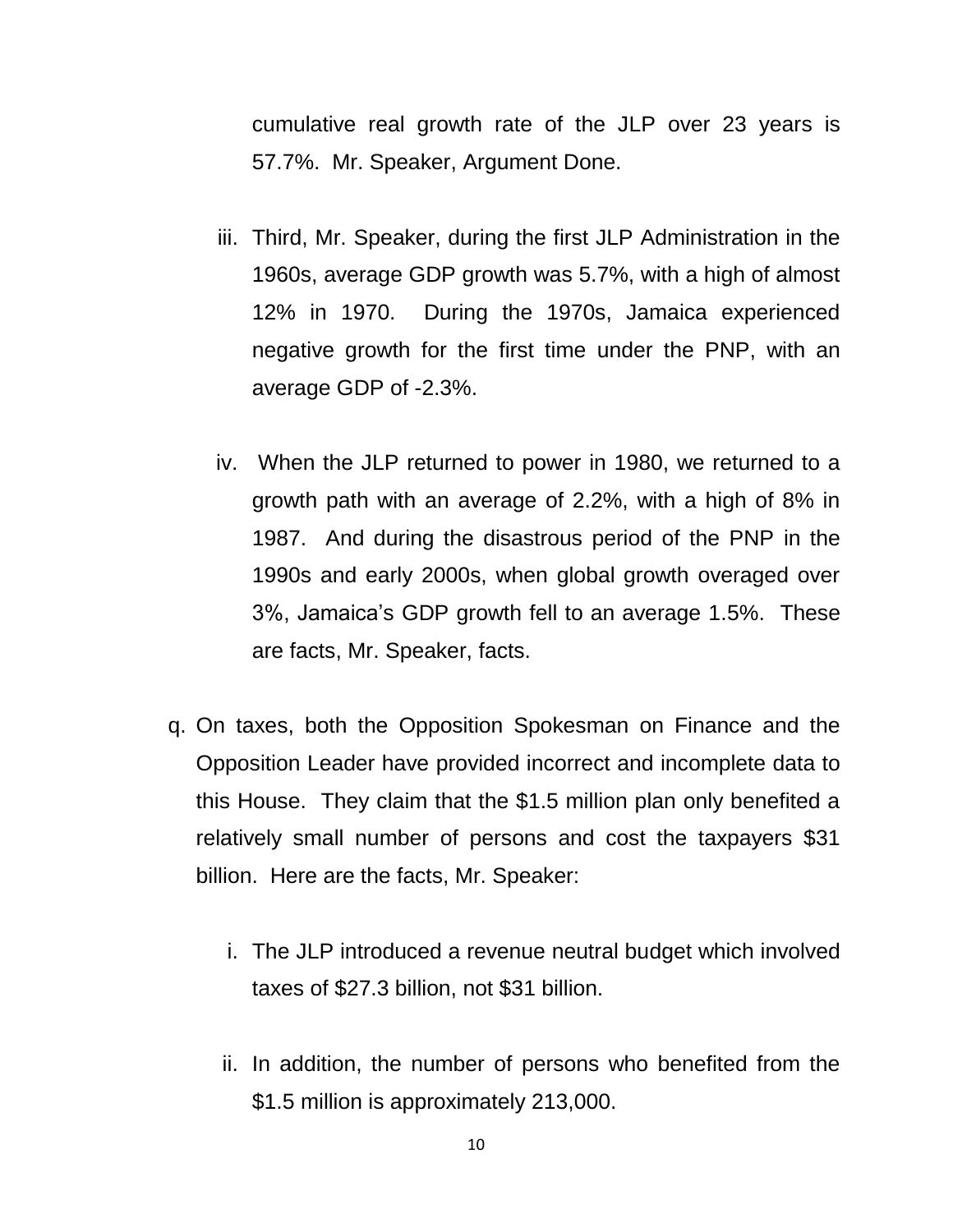- iii. The Opposition Spokesman claims that the 213,000 persons who benefited from the \$1.5 million plan are, and I quote, the "rich getting richer." We agree that these persons got more money in their pocket, but it is irresponsible and plain wrong to claim that these hardworking Jamaican taxpayers are "rich" when they are making less than \$1.5 million per year!
- iv. The Opposition conveniently omitted the onerous tax packages that they placed on the people of this country when they were in power that make our tax packages look more than generous. Here is the relevant comparison, Mr. Speaker:
	- 1. In FY 2012/13, the PNP took \$19.5 Bn in Taxes, and Gave Nothing Back, Net Cost \$19.5 Bn.
	- 2. In FY 2013/14, the PNP took \$15.9 Bn in Taxes, and Gave Nothing Back. Net Cost, \$15.9 Bn.
	- 3. In FY 2014/15, the PNP took \$6.7 Bn in Taxes, and Gave Nothing Back, Net Cost, \$6.7 Bn.
	- 4. In FY 2015/2016, the PNP took \$10.3Bn in Taxes, and Gave Nothing Back, Net Cost, \$10.3Bn.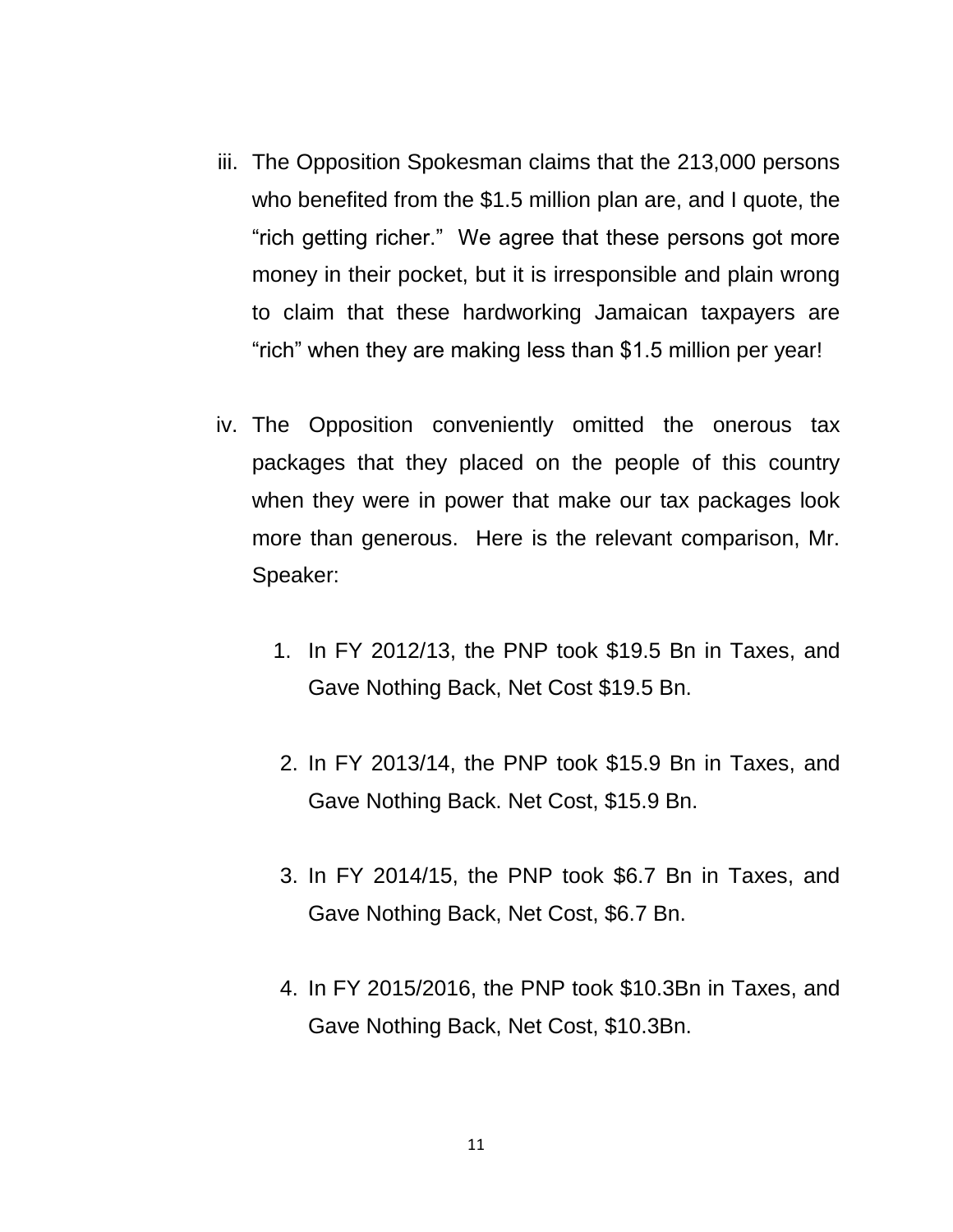- 5. In total, the PNP took a whopping \$52.4Bn over 4 years and gave Nothing Back.
- 6. When we assumed Government in 2016, we kept our \$1.5 million promise to the Jamaican people, and so, in FY 2016/2017, \$13.8Bn was in Taken in Taxes, and \$12.5Bn was Given Back. Net Cost, \$1.3 Bn
- 7. In FY 2017/2018, \$13.52Bn was Taken in Taxes, and \$13.5Bn was Given Back. Net Cost, \$.02Bn.
- 8. And for FY2018/19, in this budget, NO NEW TAXES. Net Cost, \$0.
- 9. So Mr. Speaker, under four years of the PNP, the total net cost of their tax package was \$52.4Bn. In the past 2 years, we had a total tax package of \$27.3Bn, and gave back \$26.0Bn. The net cost of our tax package is \$1.3bn.
- 10. The Bible says that the Lord Giveth, and the Lord Taketh Away. The JLP Government has subscribed to this precept. The PNP, however, has developed its own principle, which goes something like this: "The PNP Taketh, and Taketh More, and Taketh Even More, and Giveth Nothing Back."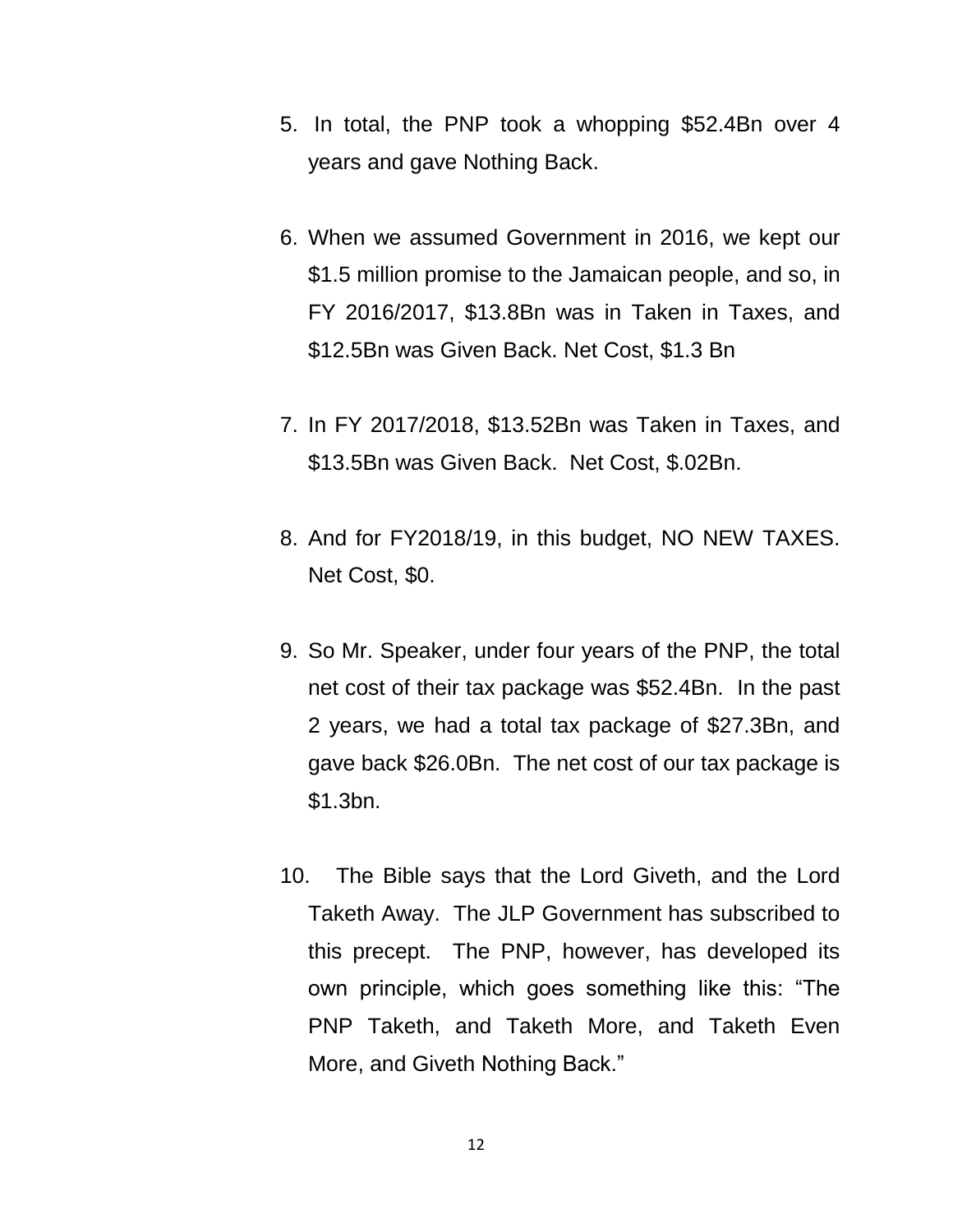- 11. The JLP, Mr. Speaker, is a party of **real** social justice and a Government that **truly** cares.
- v. I should also add, Mr. Speaker, that the Opposition Spokesmen are being disingenuous when they say the poor have suffered under our tax packages because of the increase in bus fare and GCT on food and electricity. The facts, Mr. Speaker, are that JLP did not impose GCT on Basic Foods, on Electricity below 150 kwph, or increase bus fares. Let us be honest!
- vi. And Mr. Speaker, the nature of our tax package was heavily skewed to indirect taxation thus bringing more Jamaicans into the tax net.
- vii. Mr. Speaker, I have stated before that it is the policy of this Government to fundamentally restructure and overhaul our tax regime to make it more fair and equitable by moving from direct to indirect taxation.
	- 1. Mr. Speaker, most of us benefit from using the roads, having the protection of the police, sending our children to school, and receiving health care.
	- 2. However, there are hundreds of thousands of people in the informal sector Jamaica who are not paying their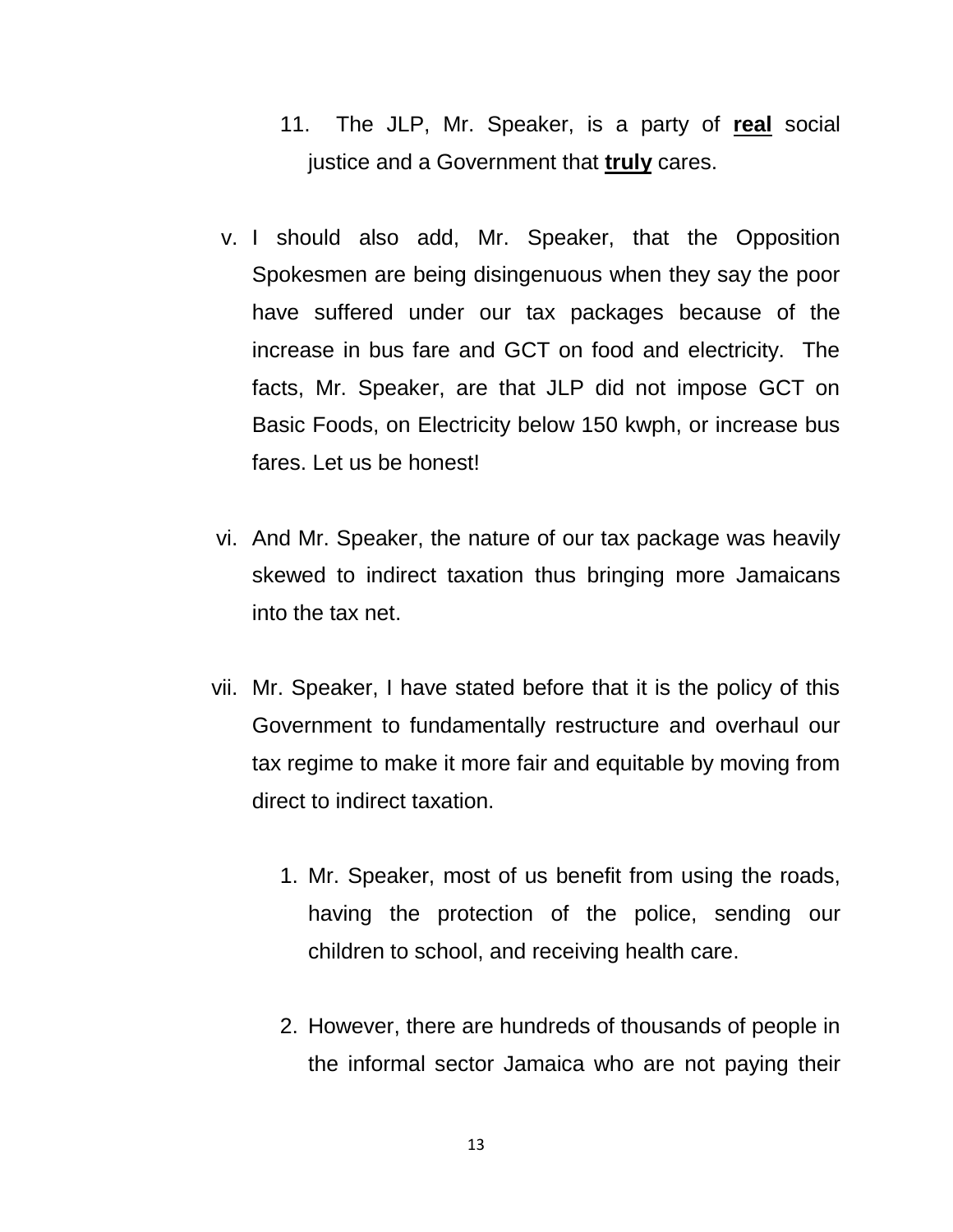fair share toward these basic services because they are not paying income taxes, a direct tax.

- 3. Direct taxes are taxes paid directly to the government, such as income tax and corporation tax, which a smaller number pay. Indirect taxes are those that are imposed on transactions involving goods and services, which are typically collected by intermediaries (such as supermarkets), and which almost everyone pays.
- 4. The policy of this Government is to move away from direct taxes – which place an unfair and undue burden on a smaller group of taxpayers, and to move towards indirect taxes, which are distributed across a larger number of persons.
- 5. In this way, the informal sector pays its fair share of the tax burden.
- 6. Here are the facts, Mr. Speaker. Jamaica has approximately 1.3 million employed persons, but fewer than 500,000 are on the income tax register. The 800,000 who are not on the income tax register are in the informal economy by definition.
- 7. The sad reality, therefore, is that the burden of taxation falls heavily on the captive PAYE workers – mostly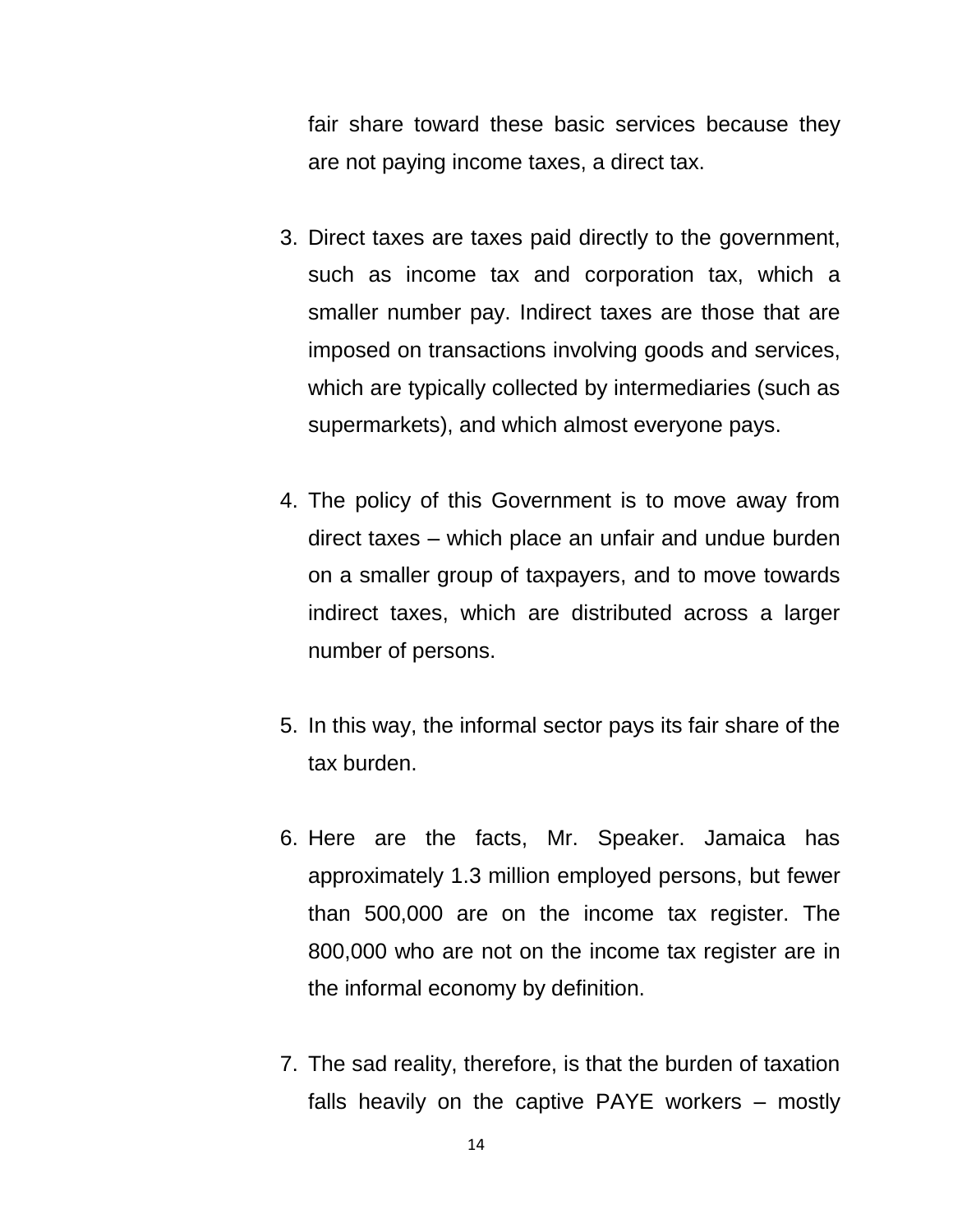teachers, nurses, policeman, civil servants, administrative staff, and those employed to established companies.

- 8. Our policy is to change this and make the tax system more fair, equitable, and reliable and not fall disproportionately on our PAYE workers.
- r. Mr. Speaker, the Opposition Spokesman falsely claims that this Government has failed to increase spending above inflation to various areas such as education, police, and health. Here are the facts:
	- 1. In our budget, the allocation to the Ministry of Education, Youth and Information increased from \$98.9 billion to \$101.6 billion, an increase of \$2.7 billion! This is the largest allocation to any single ministry of Government and reflects this Government's strong commitment to education and the youth.
	- 2. The almost \$2 billion increase in education spending comes against a \$5.2 billion increase that we allocated to the Ministry last year. This allowed the Government to move primary school allocations from \$850 to \$2,500 per child across the education system. We are putting our money where our mouth is!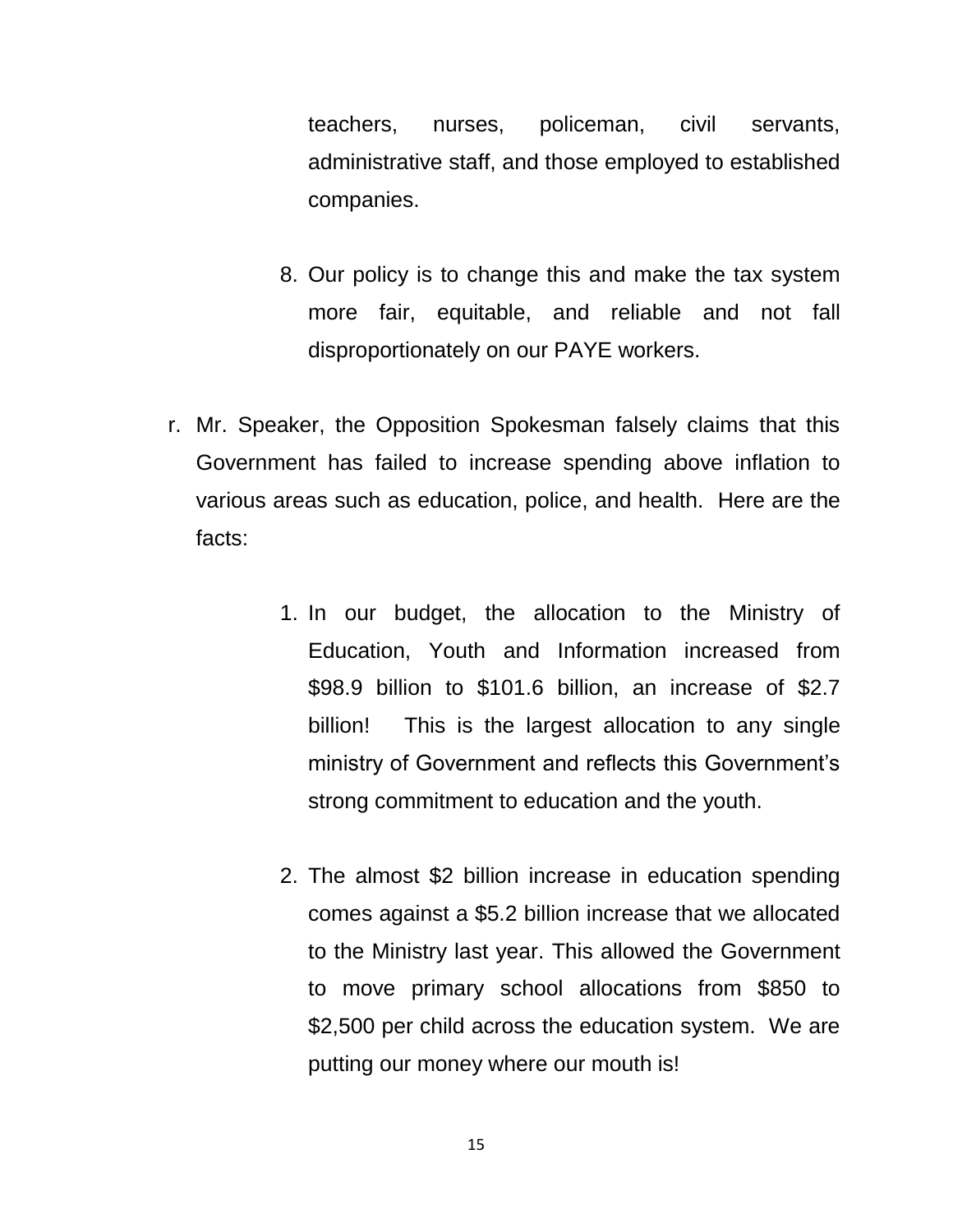- 3. Compare and contrast this Mr. Speaker with the Opposition who in 2013, while inflation was 9% cut the education budget by \$3 billion.
- 4. In addition, Mr. Speaker, the Government has increased allocation to PATH and to the School Feeding Programme by an aggregate amount that exceeds the increases over the four years of the last PNP government combined. This reflects this Government's commitment to protecting the poorest and most vulnerable in our society.
- 5. On crime, Mr. Speaker, the Opposition Spokesman accused us of having no crime plan, of underspending on National Security, and of reducing the allocation to the police by \$93 million. I have no idea where the Opposition Spokesman got his numbers.
	- a. The total allocation to the Ministry of National Security in Fiscal Year 2018/2019 is \$78.5 billion, significantly higher, almost 24%, than the \$63.6 billion in Fiscal Year 2017/2018. This demonstrates that this Government is serious about fighting crime.
	- b. In addition, Mr. Speaker, the recurrent expenditure on the Police Department has been

16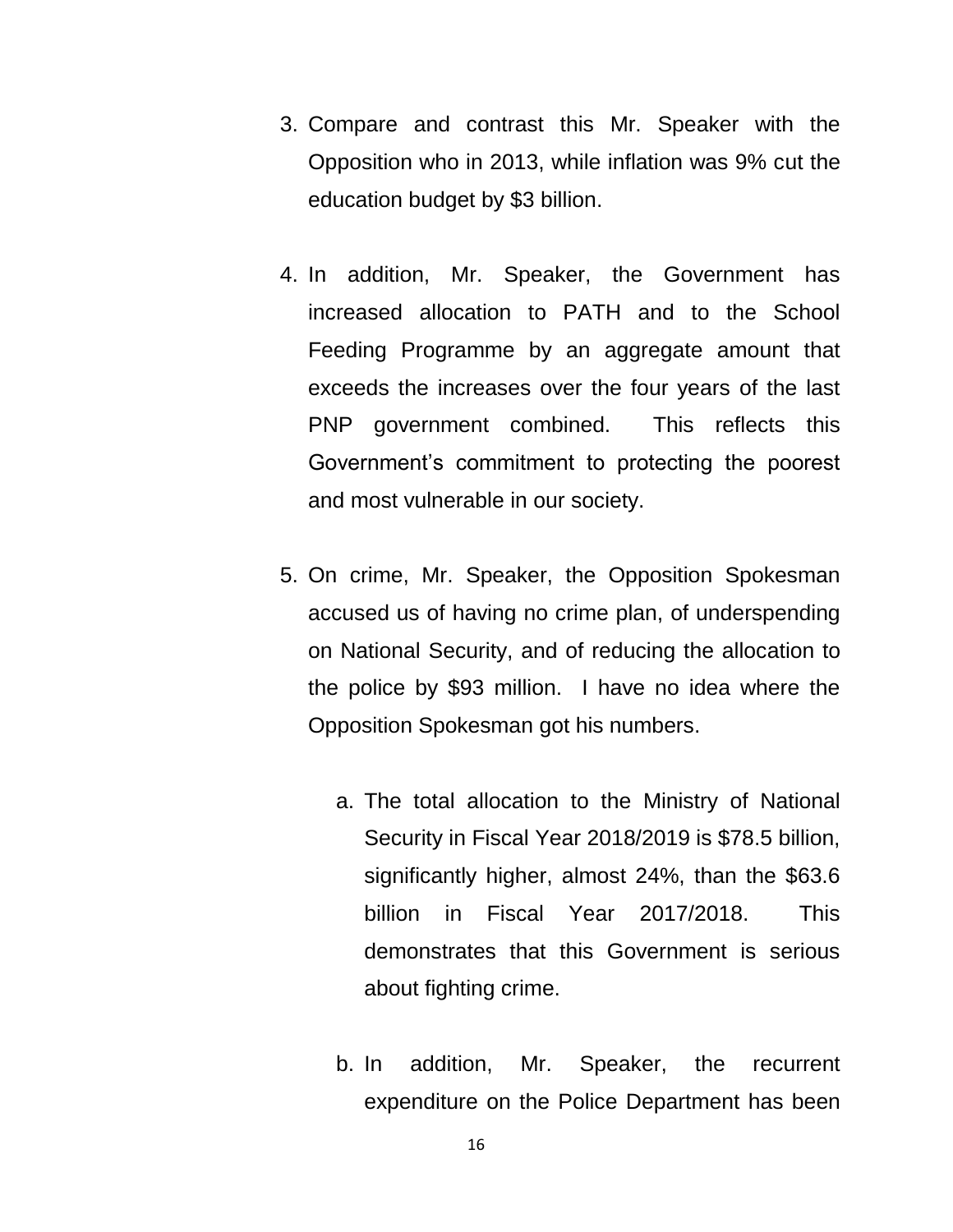increased, not decreased, from \$33.5 billion to \$35.3 billion, an increase of \$1.8Bn. The Opposition Spokesman has simply misled this Honorable House.

- s. Let me turn to the very important issue of the wage negotiations currently underways. I would like to read a quotation you may have heard before:
	- i. "What the government has offered in the wage negotiations is what we can afford at this time. . . . It might appear to some to be far easier to listen to the voices of political expediency and make commitments to wage increases which the present level of available resources could not support. To proceed on that path, however, would only end up reversing the progress we have made and betray the trust we have built locally and internationally. We would lose all the gains that the country has made thus far . . ."
	- ii. This is a quotation from the Honorable Leader of the Opposition. To paraphrase the Opposition Spokesman on Finance, where is the Peter Phillips of 2015 today? He has sacrificed himself at the altar of political expediency.
	- iii. I would like to quote from the Editorial in today's Jamaica Observer. "Dr. Phillips called on the Government to pay the additional wage demands of the public sector workers above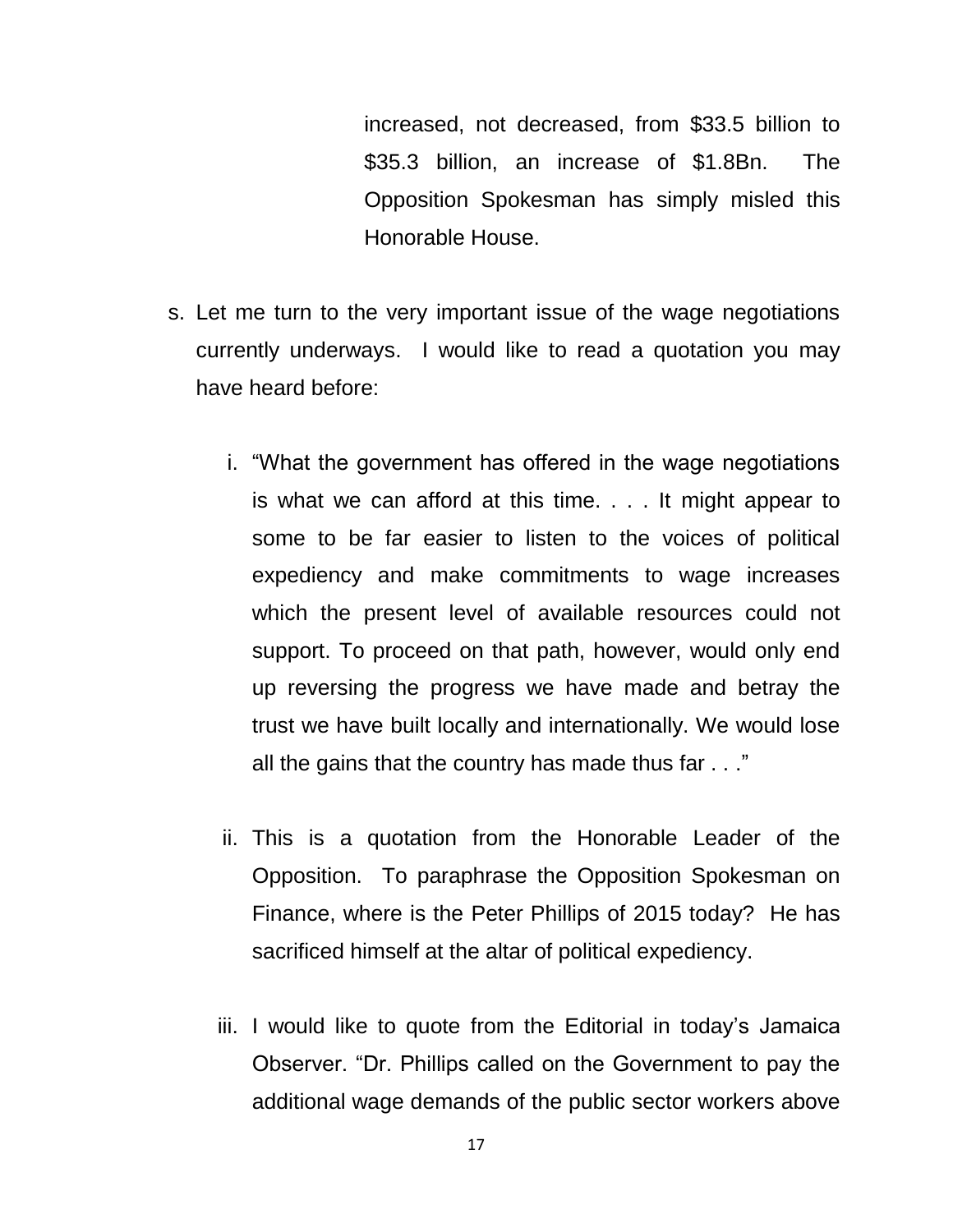the 16 per cent offer. However, he, more than anyone in Jamaica, knows that the offer is the maximum possible at this time, while sticking with the IMF programme. He knows that going beyond the 16 per cent would mean Jamaica immediately breaking with the IMF and derailing the programme that has set the country on the path to growth. It seems that the strategic programme he fought so hard to resurrect is now of less importance than his resurgent political ambition."

- iv. Mr. Speaker, we have been negotiating in good faith with the workers. The Opposition Spokesman was irresponsible in his accusations that this Administration violated international labor laws by agreeing to make payments to workers prior to concluding wage negotiations.
- v. I am pleased and proud to announce today, Mr. Speaker, that the nurses and the teachers just yesterday have accepted our offer to pay the 5% retroactive back pay to April 2017. This payment is being treated as a nonprejudicial advance payment which will in no way compromise our on-going negotiations, which continue.
- vi. To be clear: we must make the retroactive payments in this fiscal year because to do it next year would violate Jamaica's Fiscal Responsibility Law. Please remember that these payments in no way limit the rights of the trade unions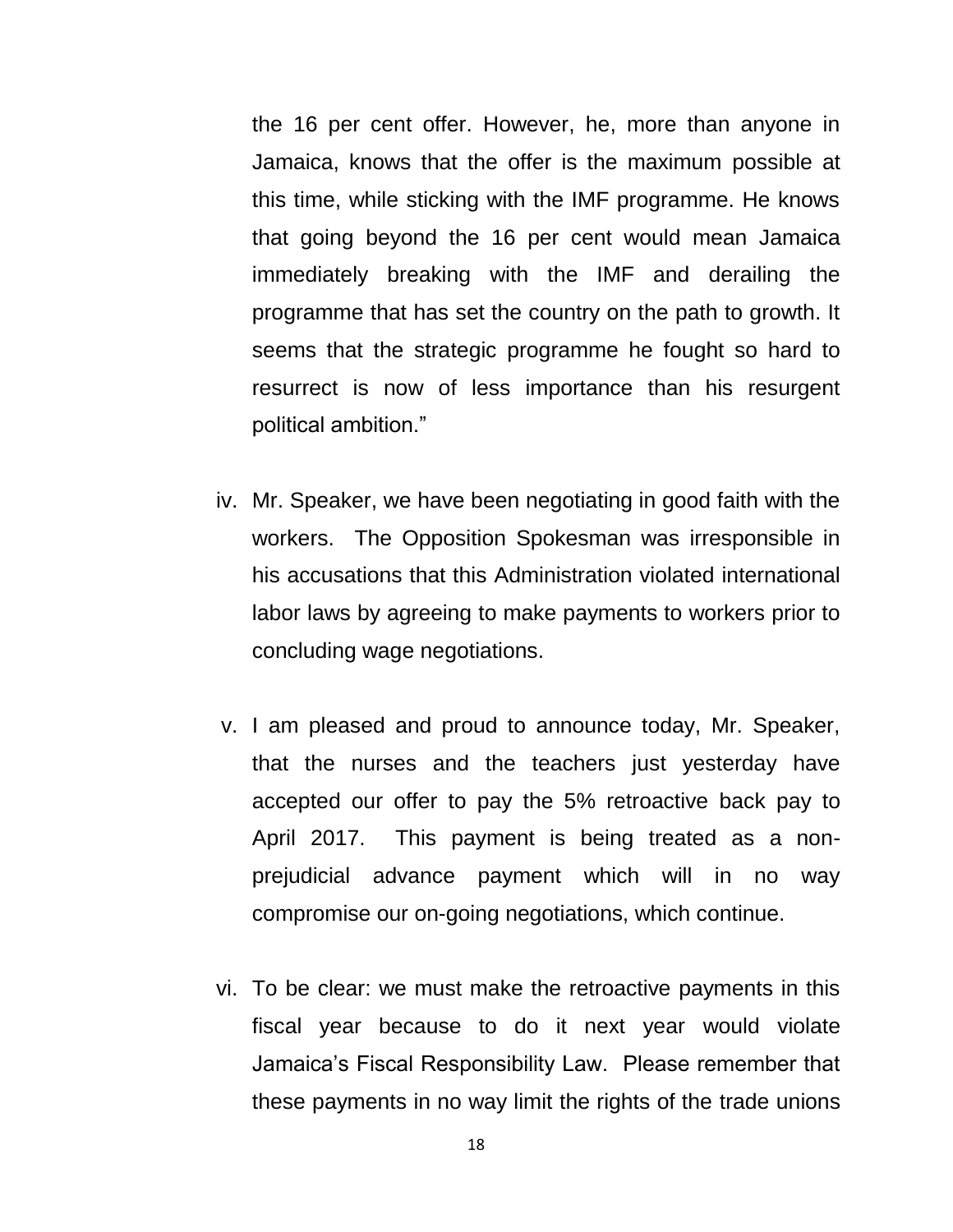to negotiate a new wage agreement. It is simply a prepayment that would otherwise have to be delayed to 2020. The workers deserve their money now!

- vii. I urge the Police Federation to also come on board no later than tomorrow so that we can pay our hardworking police men and women their 5% retroactive pay to April of last year without prejudicing our ongoing negotiations. Our police men and women need and deserve their back pay like everyone else.
- t. Mr. Speaker, I am also compelled to respond to the assertion by the Leader of the Opposition that this Government gave up \$4 billion in bauxite levy proceeds which could have been used to pay the workers. Let us look at the facts.
	- 1. First, Mr. Speaker, when the JLP returned to government in 2016, we found the bauxite industry in shambles.
	- 2. Noranda was in arbitration with the Government, its parent company had filed for bankruptcy in the US, and a letter of credit that the Government could have drawn on – for US\$12.6 million – was allowed to expire.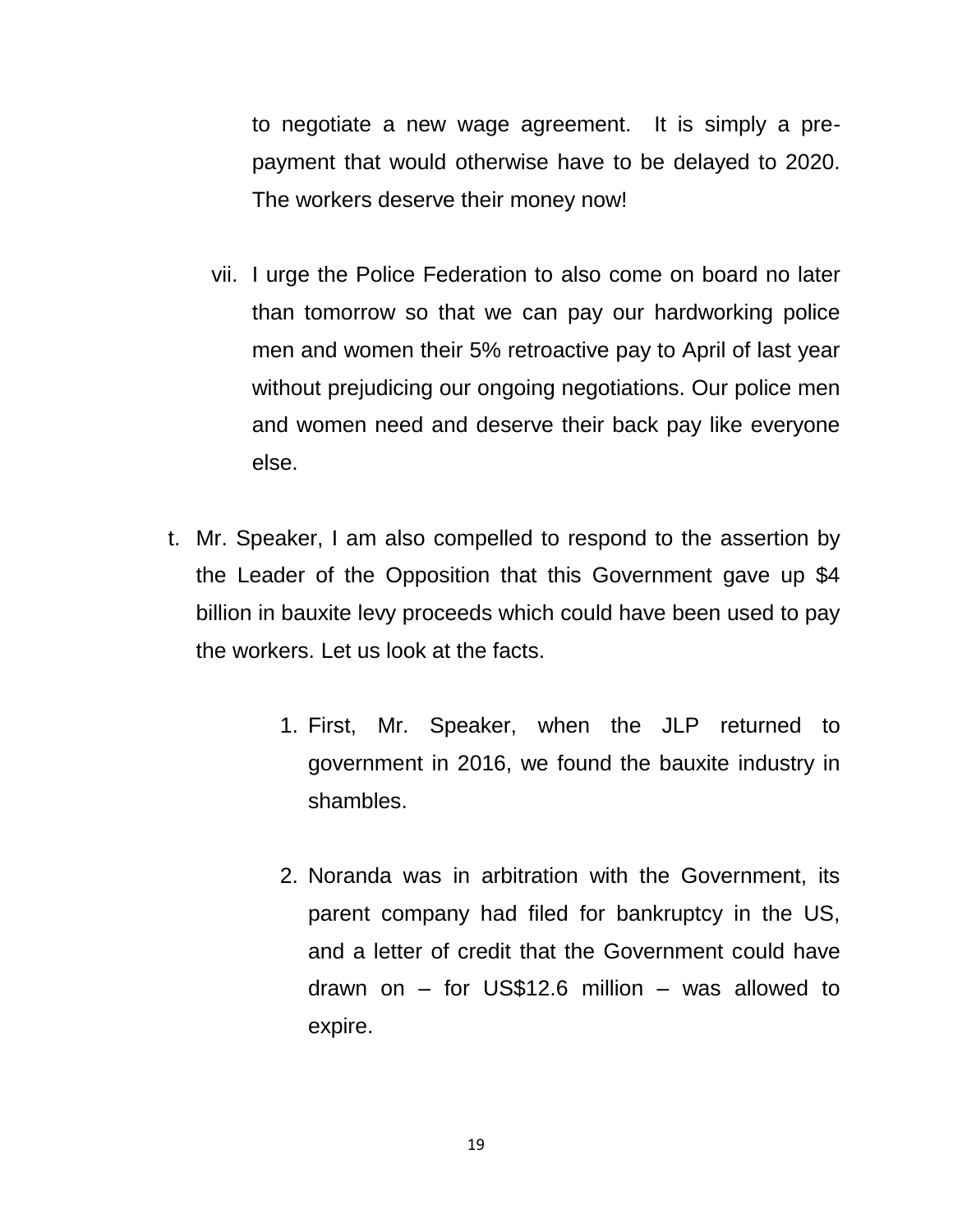- 3. In addition, **Alpart's** plant lay rusting, shut down since global aluminum prices collapsed in 2009. The PNP government's efforts had not borne fruit. There was no levy from Alpart.
- 4. Further, **Windalco** had not paid any levy from October 1, 2012 to September 30, 2015, at a cost of \$3.8 billion – under the PNP administration.
- 5. Although international aluminum prices had recovered by approximately 77% from the lows of 2009, the industry remained in poor shape under the PNP.
- 6. Mr. Speaker, this JLP administration sought to rescue this vital industry. We completed talks with JISCO/Alpart, thus allowing them to make an investment of over US\$300 million to purchase the plants from UCRusal and put in additional investment to restart operations in June 2017.
- 7. Today, JISCO employs over 700 fixed term or permanent employees who are Jamaicans and 165 local contractors who in turn now have the opportunity to hire workers of their own.
- 8. I should add that after extensive negotiations, JISCO is planning to invest over US\$6 billion more in Jamaica,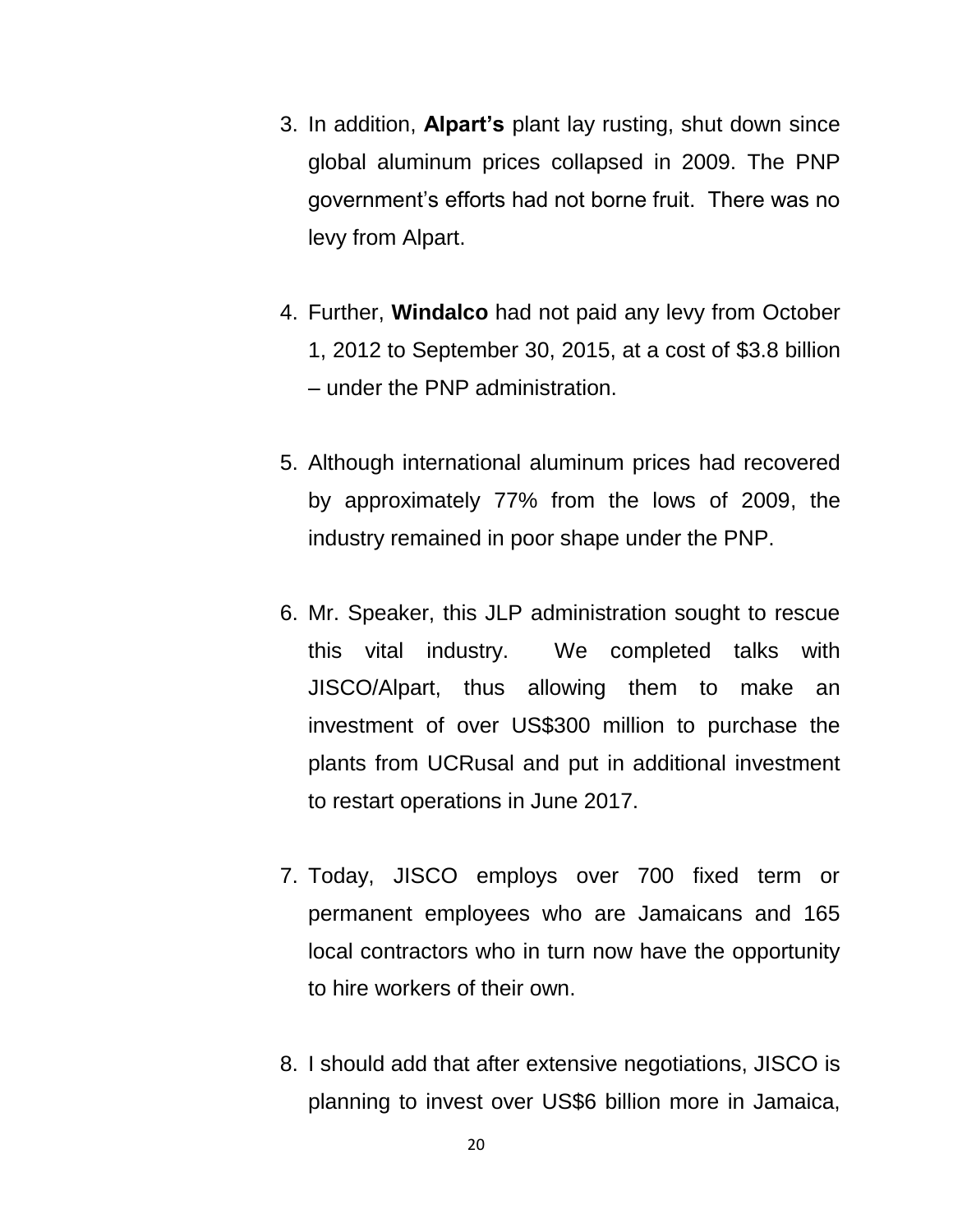which involves building a second alumina plant as well as a major industrial and agro-industrial complex that involves working with small farmers to produce a wide range of fresh and processed agricultural products.

- 9. In addition, Jisco plans to establish an industrial processing center to manufacture aluminum foil and other products for export into the Western hemisphere. This investment would also serve to attract other companies to invest in the special economic zone. I met just this week with representatives of three other large companies that have expressed a strong interest in establishing operations in the industrial park.
- 10. With **Noranda**, we completed the arbitration hearings and negotiated new ownership (aptly named New Day) to take over the St. Ann operations, saving 300 jobs. We rescued the US\$12.5 million letter of credit that had expired. Now, we have implemented a profit sharing regime.
- 11. At Windalco Ewarton, the latest concession ends on March 31, 2018, at which time the company is expected to revert to the standard fiscal regime. Windalco Ewarton employs over 1,000 persons directly and hundreds more in the surrounding community, is one of the largest tax contributors to the Jamaican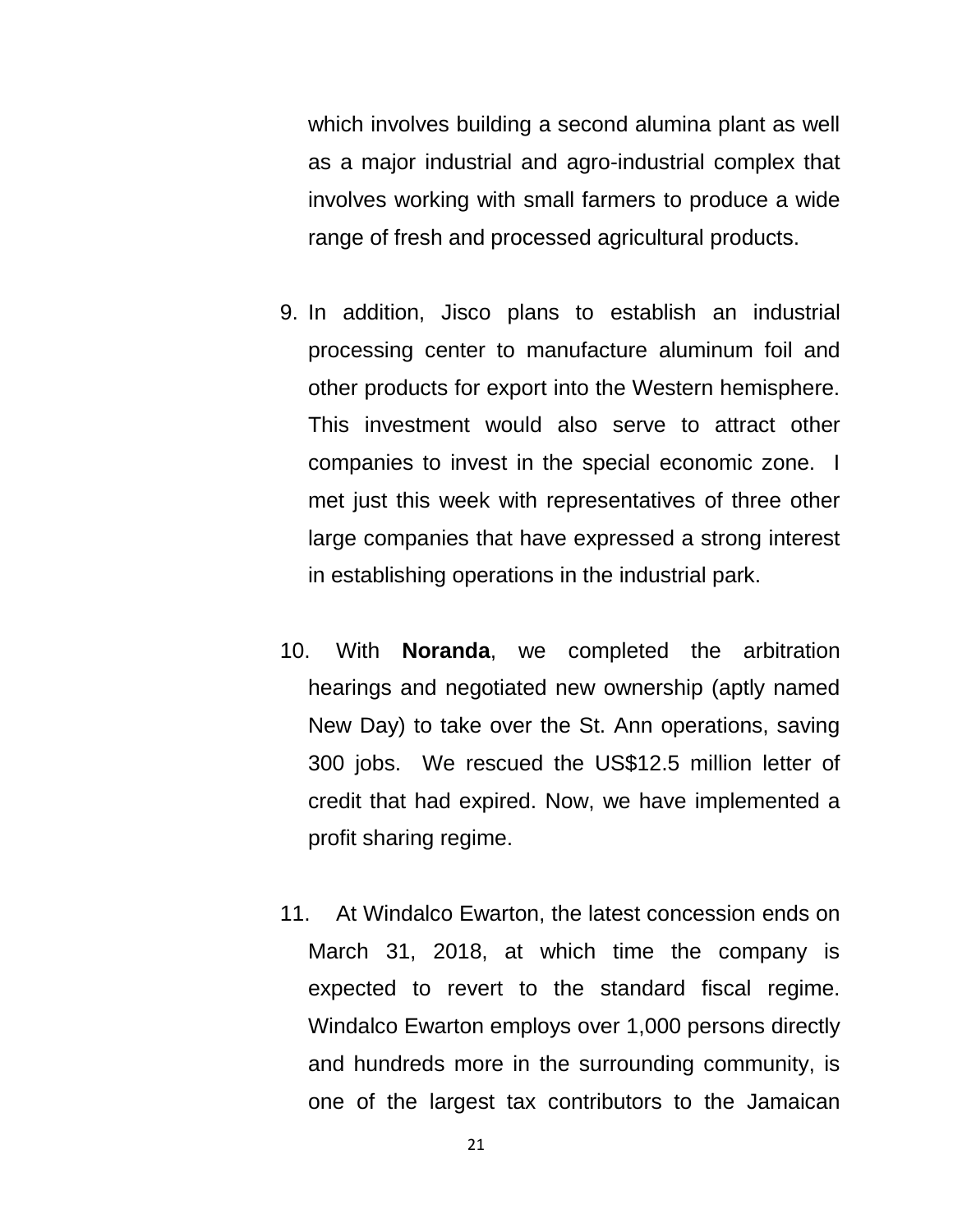economy, and is currently undertaking a US\$122 million (J\$15.4 billion) Long-Term Capital Investment Program over the next five years.

- 12. Mr. Speaker, of significance, let us not forget Clarendon Alumina Partners, also known as CAP. The PNP administration of 1989-2007 was responsible for negotiating a disastrous agreement when they agreed on a fixed price forward purchase for alumina with Glencore. When oil prices increased and the global price of alumina rose, the Government was forced to sell at the fixed price, and lost out on hundreds of millions of US dollars, perhaps as high as US\$600 million, which is almost \$77 billion. And they accuse us of being irresponsible? Shame, Mr. Speaker, Shame!
- 13. Mr. Speaker, all four companies in the industry continue to pay significant amounts in taxes today.
- 14. Mr. Speaker, the JLP took decisive and necessary action to save the bauxite industry. It is disingenuous and irresponsible for the Opposition to claim that this money was "given away" when we saved the industry, preserved billions of dollars in other tax payments, and provided employment for thousands of Jamaicans.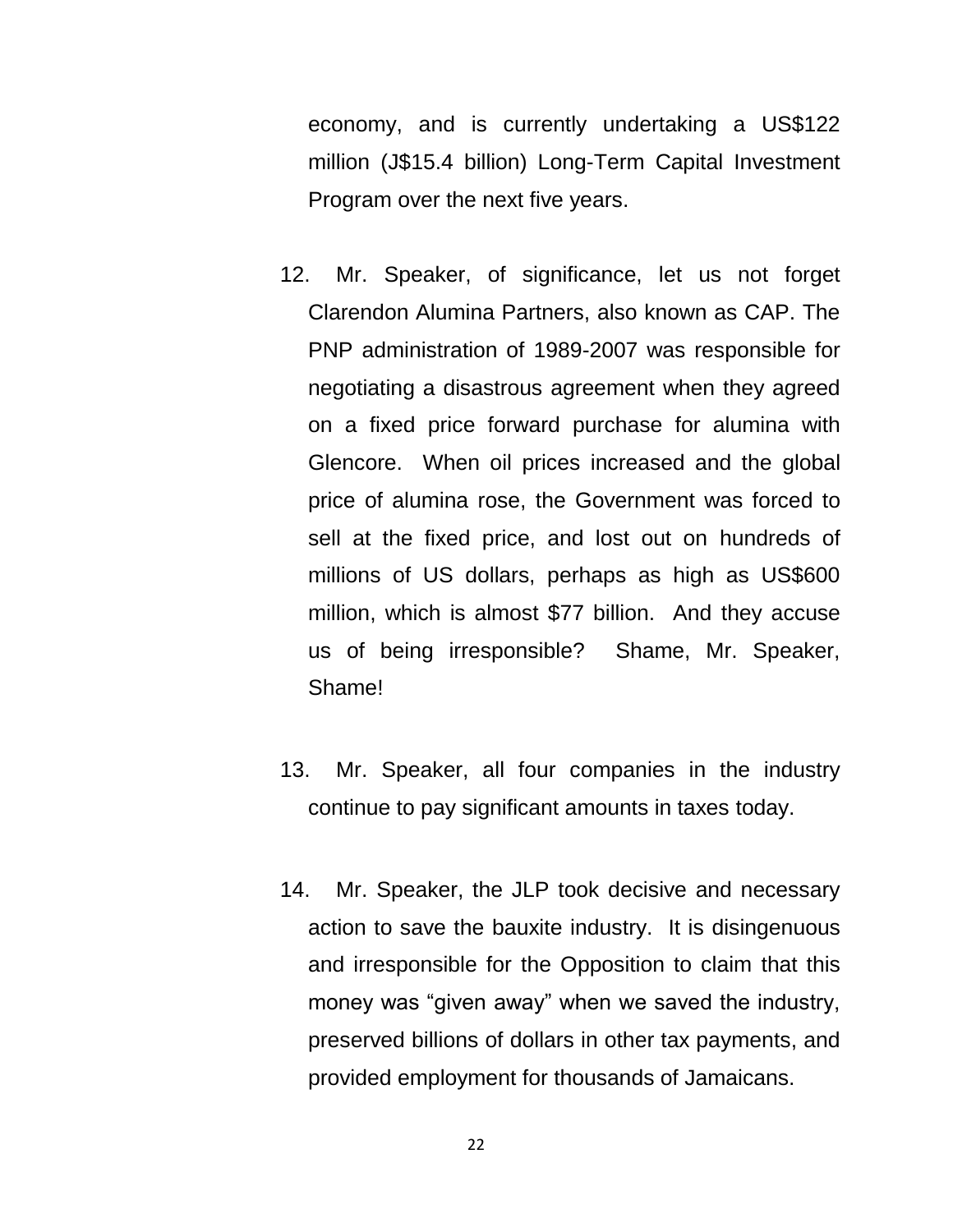#### **D. GOVERNMENT OF ACTION AND IMPLEMENTATION**

- a. Let me turn to address the few areas of policy recommendations raised by the Opposition Spokesman on Finance and the Leader of the Opposition. As the Prime Minister pointed out so effectively in his presentation yesterday, this Government is one of action, results, and performance, while the members of the other side like to talk about ideas and make suggestions. They are a party of conceptualizers and dreamers, we are a party of builders and doers.
- b. In his speech, the Opposition Spokesman on Finance identified four areas that the next PNP administration will emphasise and prioritise. These four areas are land titling, early childhood education, unattached youths, and tertiary education.
- c. The good news for the Jamaican people, Mr. Speaker, is that these areas are where both sides agree must be addressed. The difference, however, Mr. Speaker, is that we are committed to getting things done and providing results. We are a party of action.
- d. The Prime Minister has addressed land titling and plans for unattached youth, as well as affordable housing. The Ministry of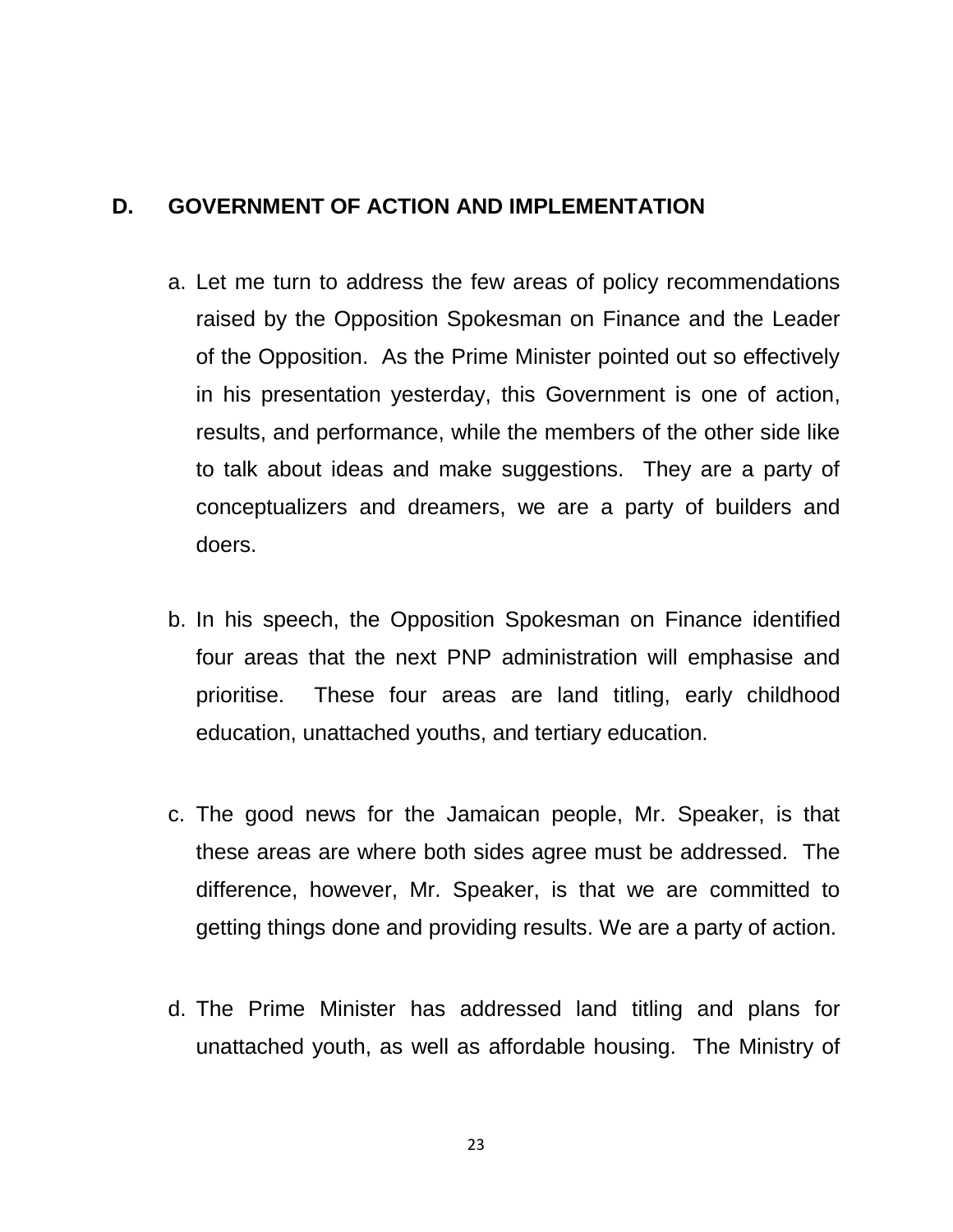Education has embarked on a program of certifying and upgrading our basic schools, which will continue.

e. In addition, the Student Loan Bureau has increased the number of beneficiaries and amounts disbursed, and we fully intend for this number to grow. Fewer than 30% of our workforce has tertiary education, which is far less than some other countries in the Caribbean, which have over 50%, and others like the United States, which has over 80%. We can and we will do better.

## **E. LET OTHERS SPEAK**

- a. Mr. Speaker, my mother always taught me to be humble and not speak highly of myself. So let me say a few words that others have said about us and about what we are doing in Jamaica.
- b. On March 9, the IMF published its Concluding Statement of the 2018 Article IV Analysis and the results of the Third Review of the Stand-By Arrangement. In that document, the IMF stated, and I quote:
	- i. "Considerable progress has been achieved on macroeconomic policies and outcomes. Fiscal discipline anchored by the Fiscal Responsibility Law—has been essential to reduce public debt and secure macroeconomic stability. Employment is at historic highs, inflation and the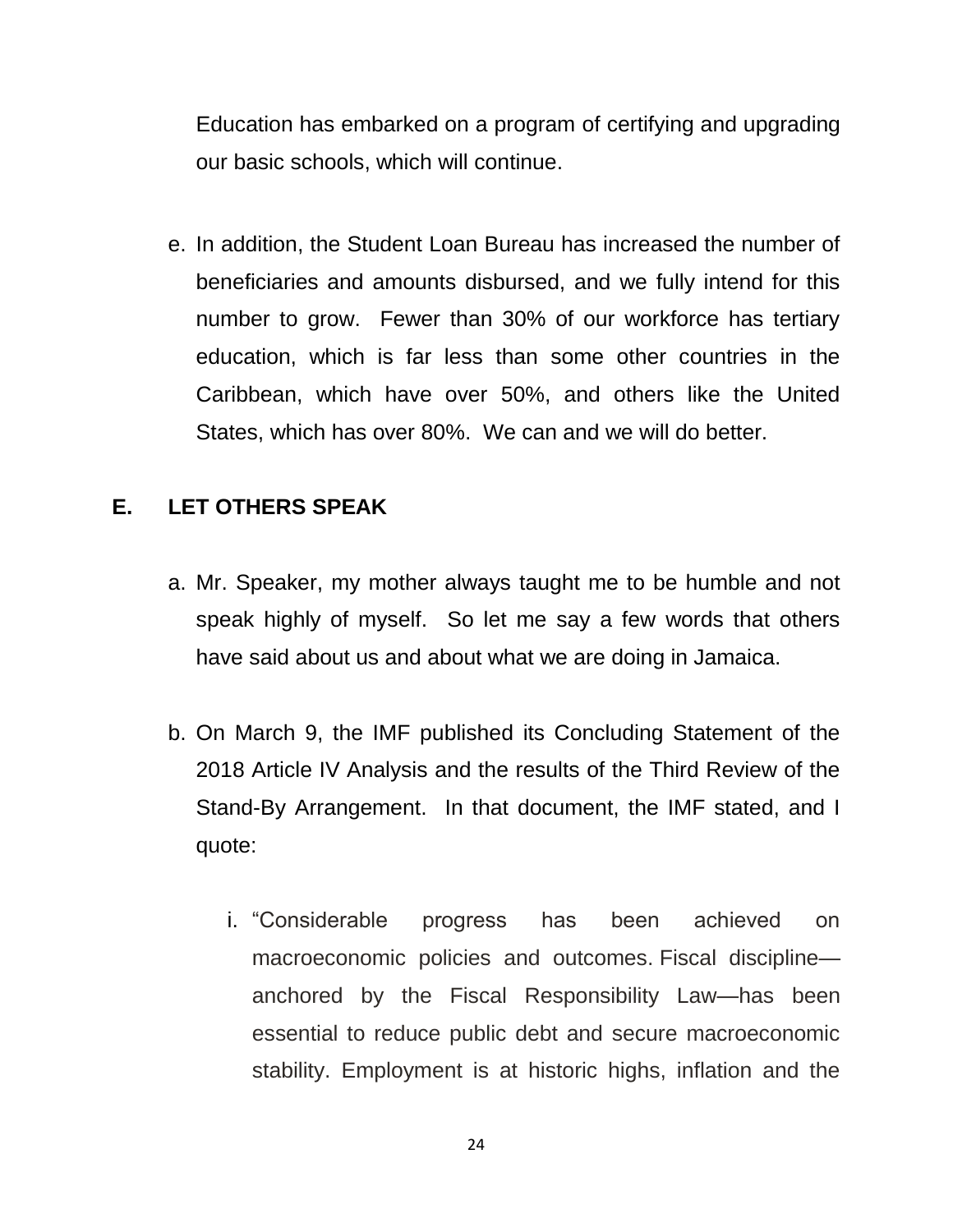current account deficit are modest, international reserves are at a comfortable level, and external borrowing costs are at historical lows."

- ii. We are moving in the right direction.
- iii. Ah noh mi say so, Ah di IMF!
- c. The President of the Inter-American Bank, Luis Alberto Moreno, in February of this year, stated, and I quote:
	- i. "Jamaica is on the path to becoming the Caribbean's first digital society and is positioning itself to make the giant leap forward to improving the lives of its people through digital innovation."
	- ii. We are improving lives.
	- iii. Ah noh mi say so, Ah di IDB!
- d. The United Nations recently published its annual Happiness Index, which ranks 156 countries by their happiness level, measuring issues such as income, healthy life expectancy, and freedom.
- e. In the 2018 report, which was just recently released, Jamaica moved up 20 spaces from 73 with a score of 5.513 to 56 with a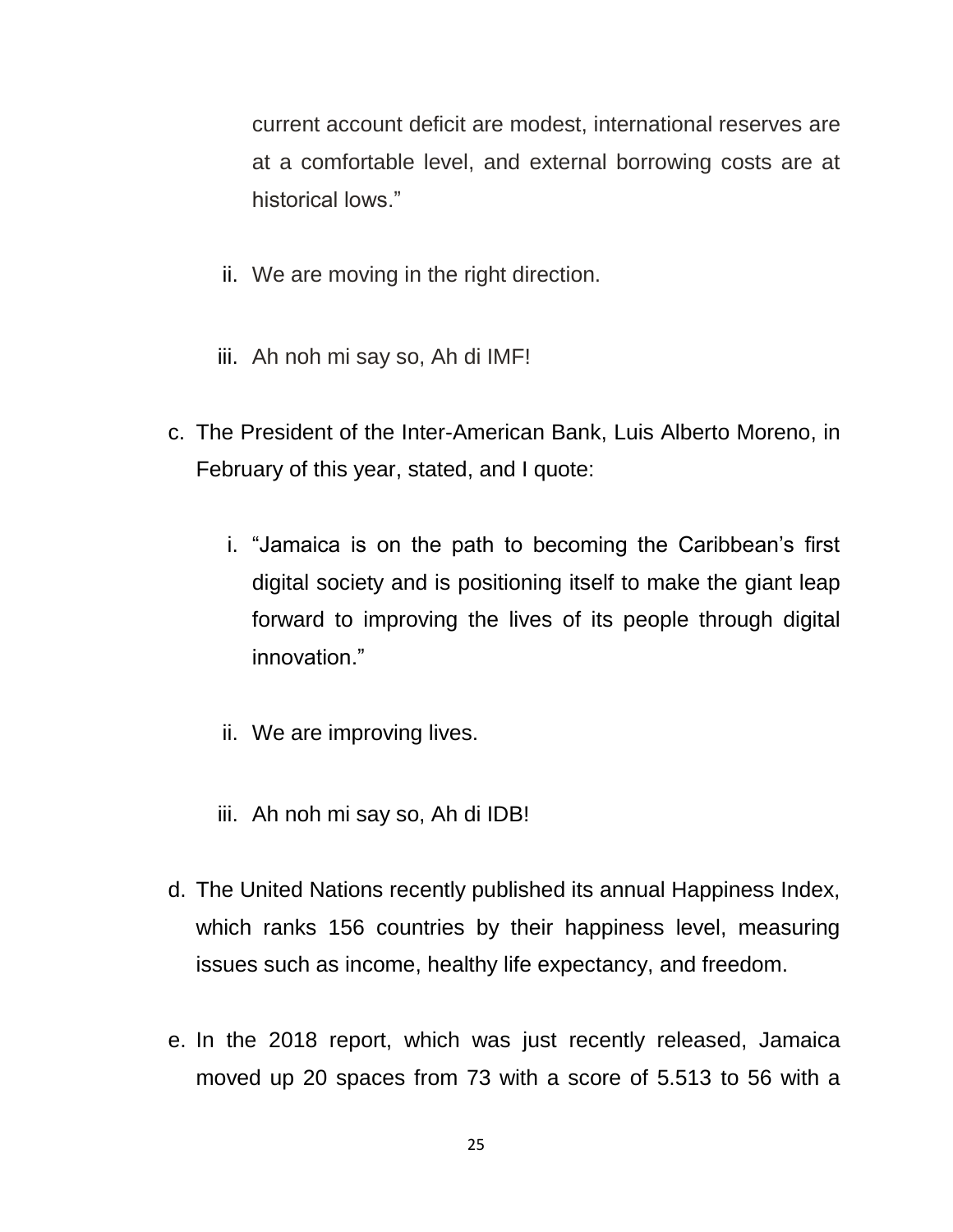score of 5.890. This improvement represents a turnaround from the 2016 report when Jamaica had the  $12<sup>th</sup>$  largest rate of decline in happiness amount the countries in the report.

- f. Jamaicans are clearly happier today than they were two years ago. Ah no me say so, Ah the United Nations!
- g. The Opposition Leader accused the JLP of "failing to take a firm stand against corruption." Really, Mr. Speaker? What are the facts?
- h. Mr. Speaker, last year, this Government piloted the passage of the long-awaited Integrity Commission Act to establish a single anticorruption body to investigate and prosecute corruption in Jamaica. Action, Mr. Speaker, not bag a mout!
- i. This is in part, Mr. Speaker, why in the most recent version of the Corruption Perception Index (CPI) report by Transparency International made public in February 2018, Jamaica made significant strides in tackling corruption, surging 15 places to 68.
- j. These findings were made public by the Executive Director of National Integrity Action, and former PNP Senator, Professor Trevor Munroe, who announced that:

26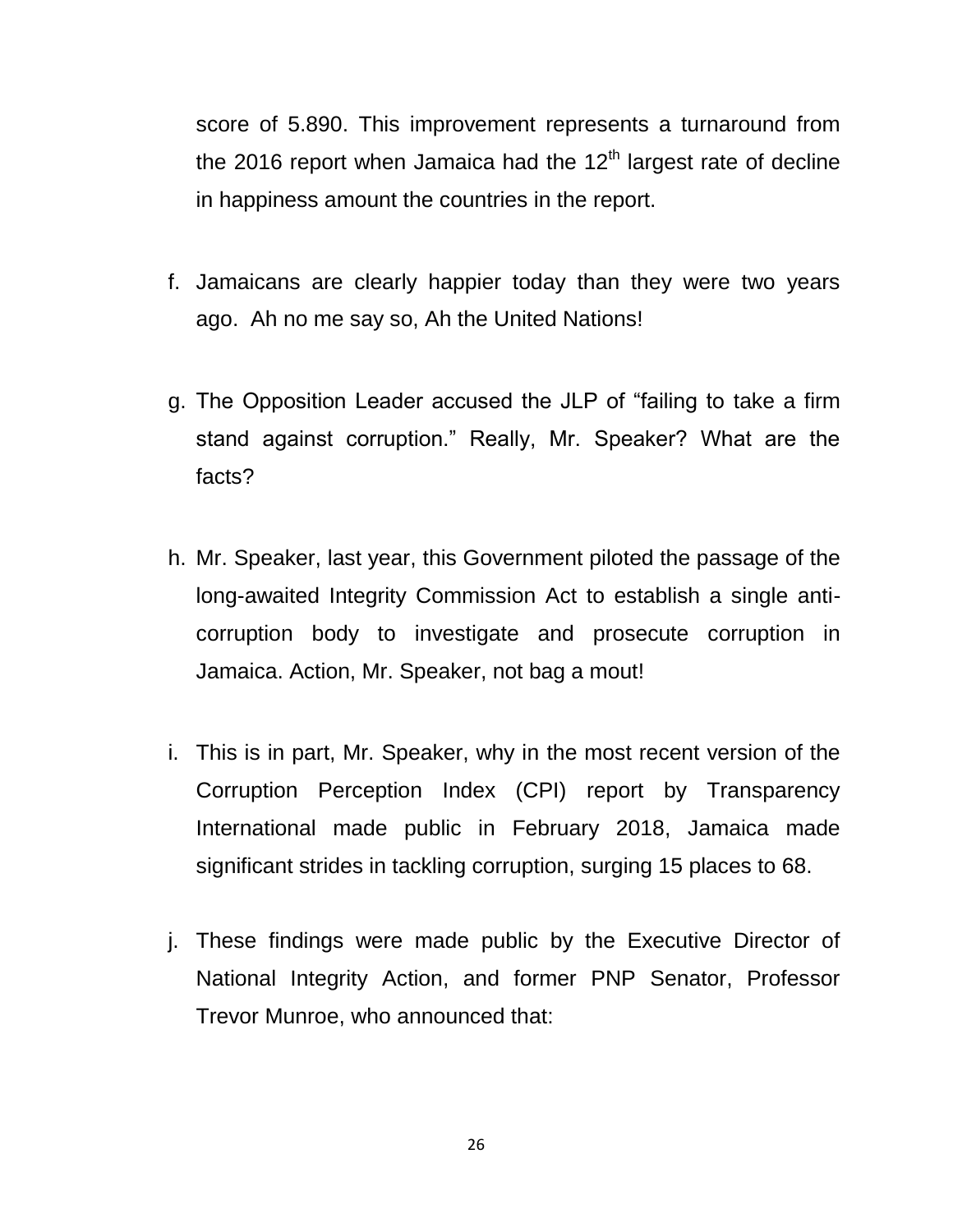- i. "Jamaica's performance in 2017 reflected an improvement in score on the corruption perception index from 38 to 44 on a scale of zero to 100 and a jump upwards of some 15 places from number 83 of 176 countries in 2016 to number 68 of 180 countries in 2017."
- ii. Jamaica is making strides against corruption. Ah no mi say so, Ah Trevor!
- k. Mr. Speaker, the Opposition Spokesman of Finance also attempted to mislead this house by saying that this Government has, and I quote, "done virtually nothing in this vital area [of improving business conditions] in the two years since they assumed office."
- l. To support his position, he cites the World Bank Doing Business Report, stating that Jamaica moved up from  $85<sup>th</sup>$  to  $58<sup>th</sup>$  place under the PNP, and since the JLP has come into power, Jamaica has dropped to  $70<sup>th</sup>$  position.
- m. Mr. Speaker, the Opposition Spokesman is a lawyer and should do his research. In the actual Doing Business Report, the RAW SCORE for Jamaica in both report is the same – Jamaica has not gotten worse, others have simply gotten better.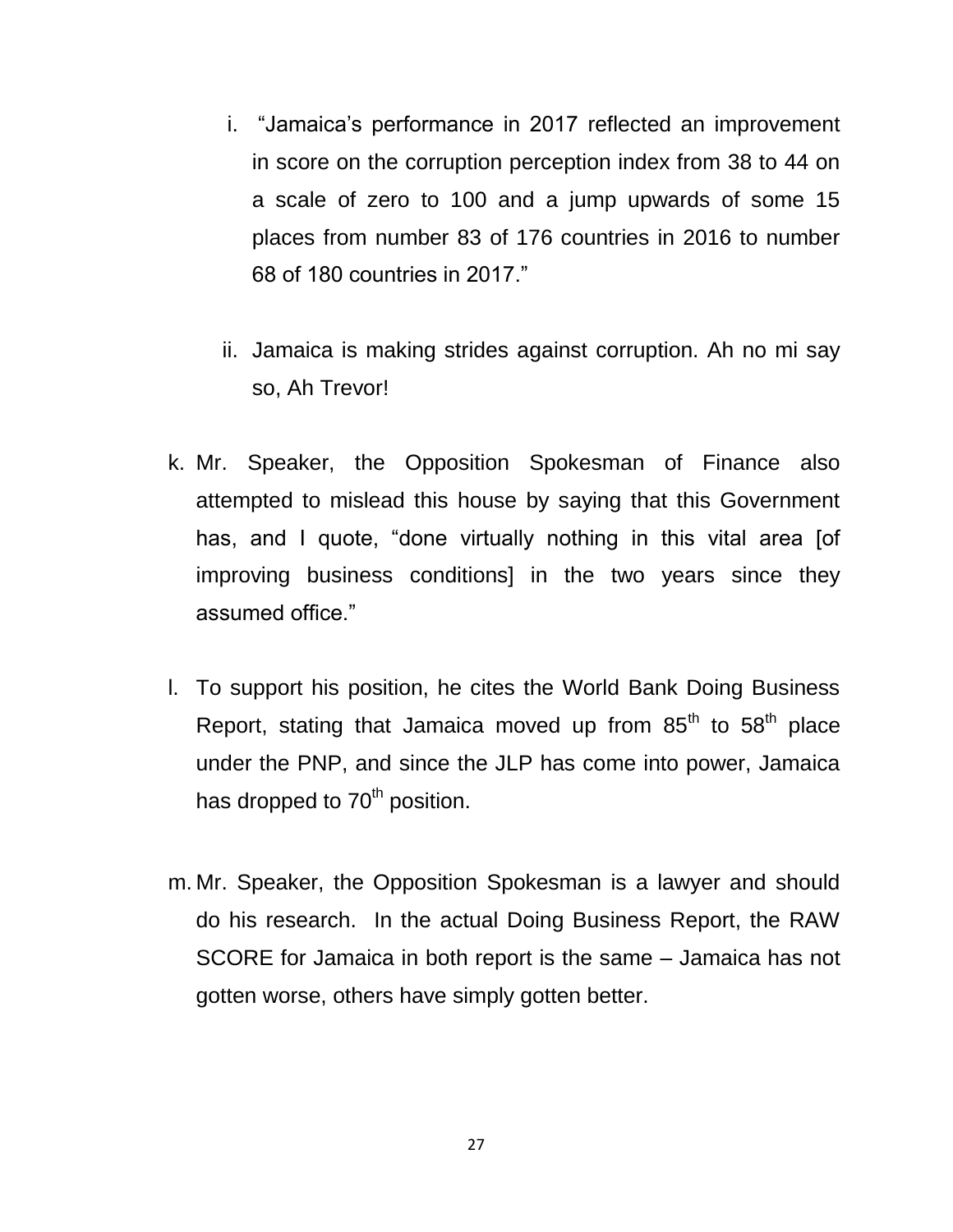- n. The facts are Mr. Speaker that this Government has made significant strides in improving conditions for the private sector, including the official launch of the GOV.JM online portal last year, a one-stop shop for government-related information and services, GOV.JM will help to reduce cost while improving efficiency.
- o. Mr. Speaker, the Opposition Spokesman on Finance also made reference to the Jamaica Chamber of Commerce Consumer and Business Confidence Index. Again, here are the facts, Mr. Speaker:
	- i. In the most recent survey prior to the General Election in 2016, both the Consumer and Business Confidence Indices were lower than 125 using their scoring methodology.
	- ii. In the two years since the JLP has been in power, both the Consumer and Business Confidence Indices have surged past 140. These are facts Mr. Speaker.
	- **iii.** In the past two years, businesses have become more confident about the future, and so have consumers.

#### **iv. Ah no mi say so, Ah di Jamaica Chamber of Commerce!**

p. Mr. Speaker, several members of the media and social commentators has also evaluated the budget speeches with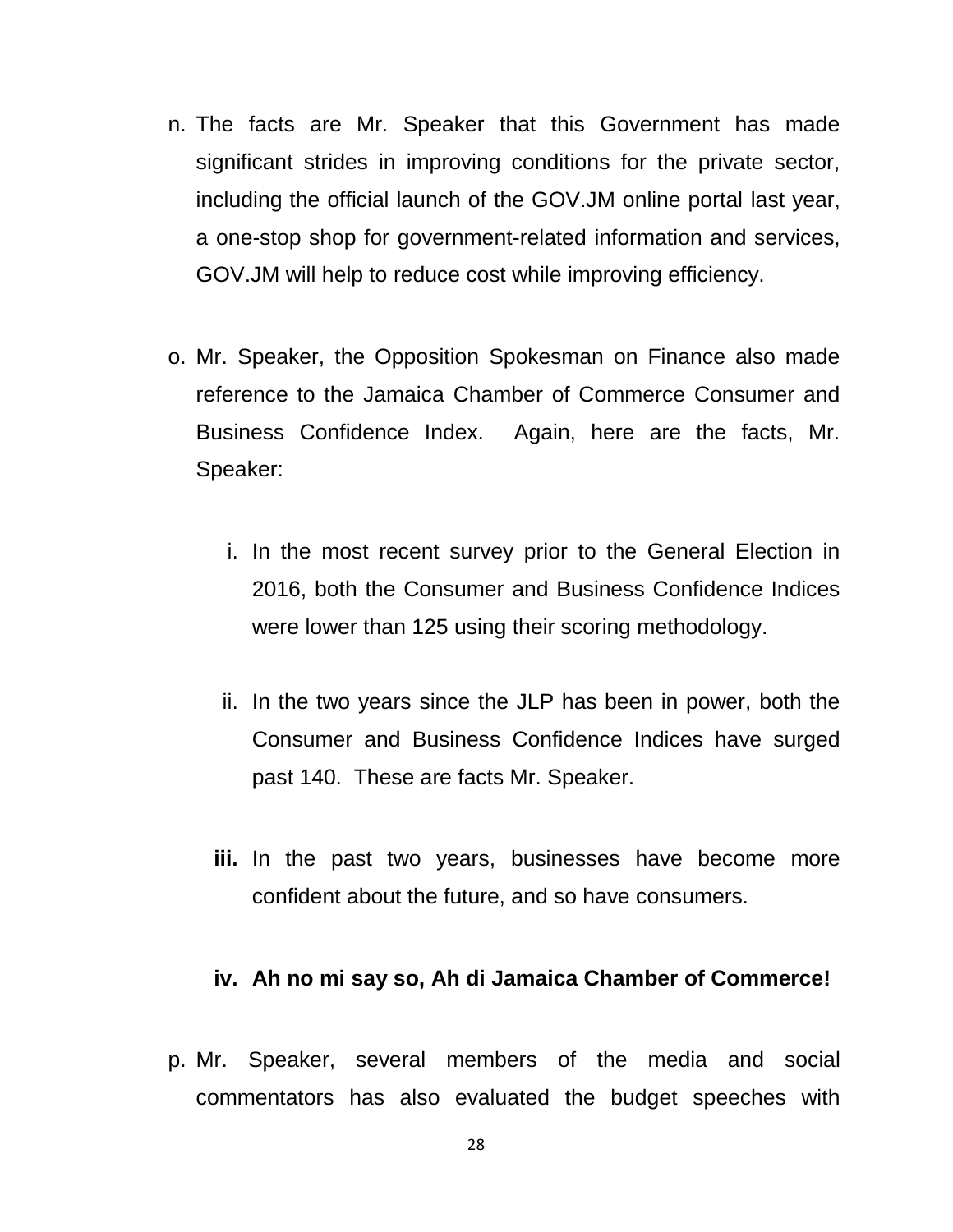almost universal praise for our "No New Taxes Budget." Here is just one example, Mr. Speaker [Lift up Newspaper]:

- i. Mr. Dennis Chung wrote in an article in a national newspaper that this budget is the "best I have experienced to date."
- ii. Ah no mi say so, Ah Mr. Chung.
- q. Finally, Mr. Speaker, the Opposition Spokesman on Finance surprisingly raised the recent Don Anderson RJR/Gleaner opinion poll, which questioned a cross-section of Jamaicans.
- r. In that poll, which was released last week, respondents were asked who they would vote for if a general election were held at this time. Of those who indicated they would vote for a party, 57% indicated the JLP and only 43% indicated the PNP, a 14% difference. According to Anderson, the standings show that the JLP has greater support across all the categories polled, when compared with the opposition PNP.
- s. I would not normally raise an opinion poll in a budget debate, but since the Opposition Spokesman decided to raise it, I am compelled to respond.

29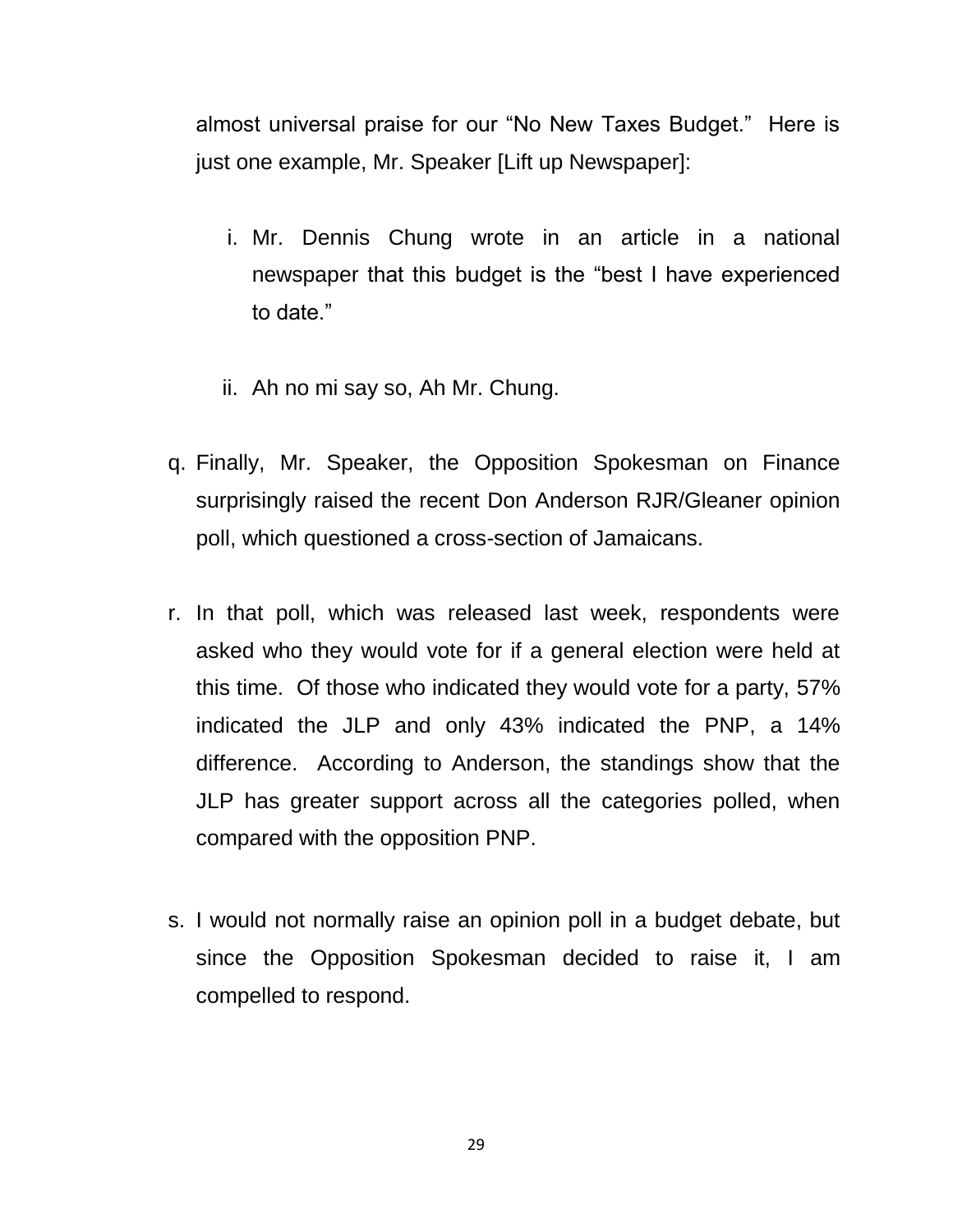- t. The Jamaican people prefer the JLP to the PNP to run the country, Mr. Speaker.
- u. Again, Mr. Speaker, Ah no mi say so, Ah di people of Jamaica. The true People's Test.

# **F. CONCLUSION**

- **a.** The people of Jamaica have entrusted the members of this honourable house to represent their hopes and to provide strong and effective leadership in making those hopes and dreams a reality. We all have a responsibility as elected representatives to remain true to ourselves and our values, as well as to the needs and desires of our constituents.
- **b.** The expressions of divergent views is an essential demonstration of the strong democratic principles that we as a people hold so dear. We are an intense and passionate people and our politics reflect who we are.
- **c.** It is through this lively debate process that all parts of society have an opportunity to influence public policy and our national priorities. The policies debated in this house are not trivial. The macroeconomic program is not just about balancing numbers, it is more fundamentally and importantly about balancing and fulfilling the needs, dreams, and desires of the Jamaican people.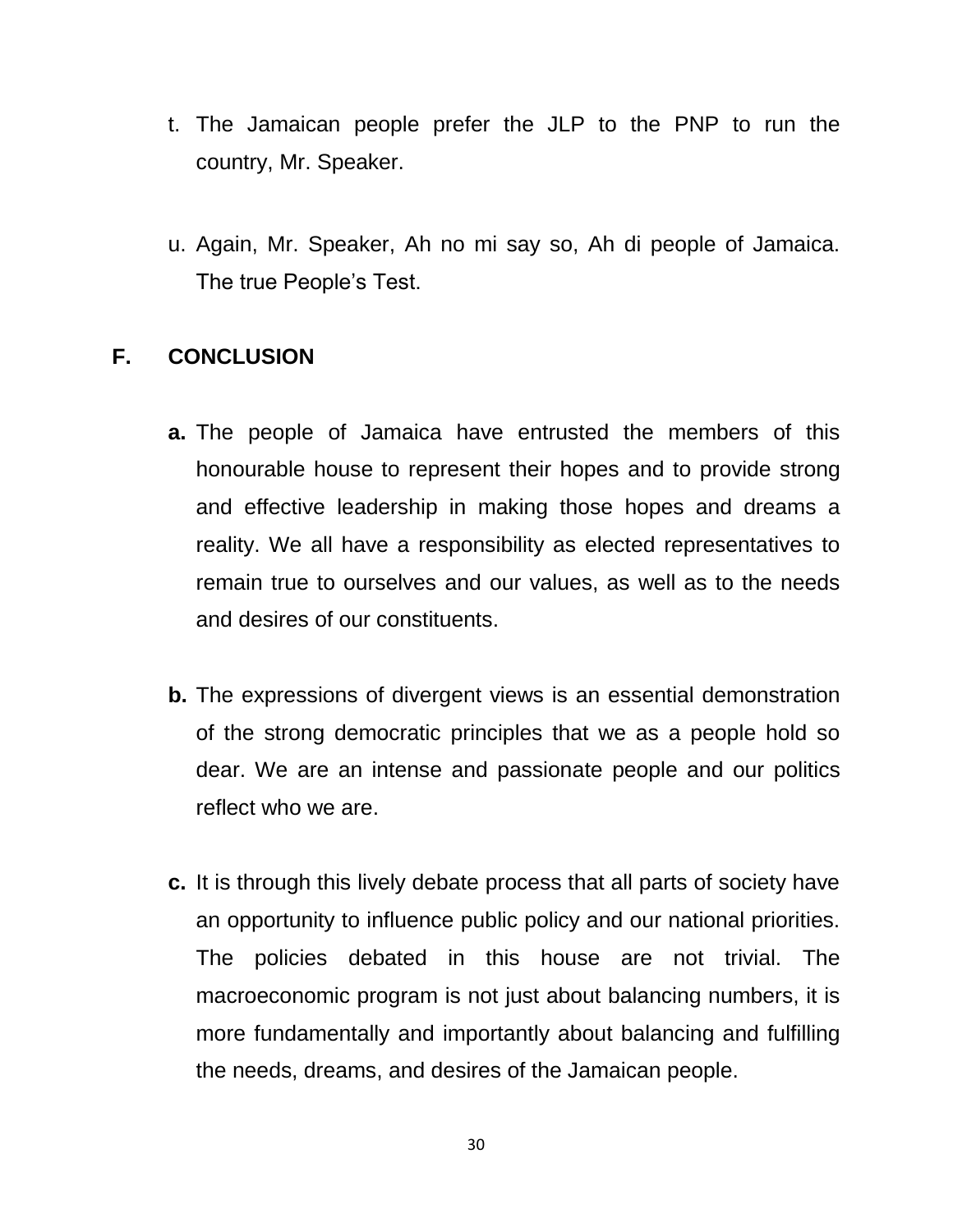- **d.** It is about the fundamental transformation of our economy and of our society. Both parties should agree with the goal of prosperity for all Jamaicans. However, this is not possible without breaking with the failed policies of the past.
- **e.** I ask the members of this honorable house to lift their eyes beyond the horizon. I ask you to lay aside for a moment the contentious and divisive issues that must necessarily be debated with passion and intensity because they are so important to the Jamaican people. That is the essence and heart of democracy, which we all hold so dear.
- **f.** I ask you to join me in remembering that this budget debate is also about a much bigger picture. It is about Jamaica's past and about Jamaica's future.
- **g.** Since 1989, while the rest of the world surged forward, Jamaica has muddled through three lost decades. There have been advances over that period, but these are somewhat limited in number and scope.
- **h.** They fall far short of what the Jamaican people deserved **and deserve**. The actual cost to individual Jamaicans has not been counted, but its dimensions are immense: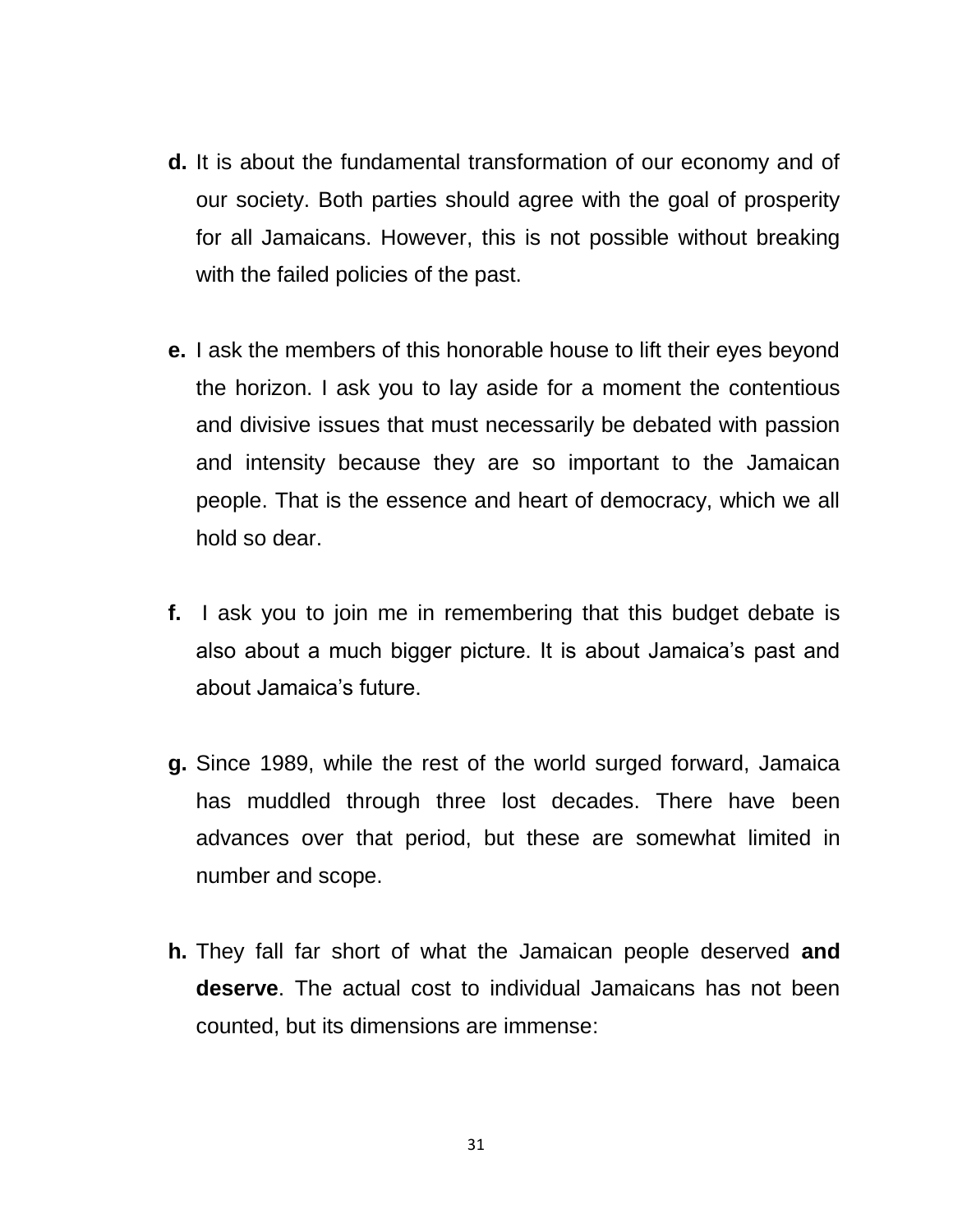- **i.** Untold numbers of children have suffered an irretrievable loss of opportunity through inadequate nutrition, education, and nurturing.
- **ii.** Untold numbers of small and medium sized firms have been forced out of business in the most painful and heartwrenching manner, causing massive damage.
- **iii.** Untold numbers have been terrorised by crime and violence.
- **iv.** Our productivity levels have been in persistent decline for decades and so have our incomes.
- **v.** Our economy has not seen real growth since the 1980's when most of today's population were not even been born.
- **vi.** Untold numbers of Jamaicans have lived and died without realising their dreams, no matter how humble.
- **vii.** And poverty has become a constant companion or an inescapable trap for far too many Jamaicans.
- **i.** We should be able to expect that our children will have a better life than their parents. Mr. Speaker, in the Jamaica of 2018 in which we live, this expectation is not a reality for many Jamaicans. The policies of the past have not served us well and their usefulness has been exhausted.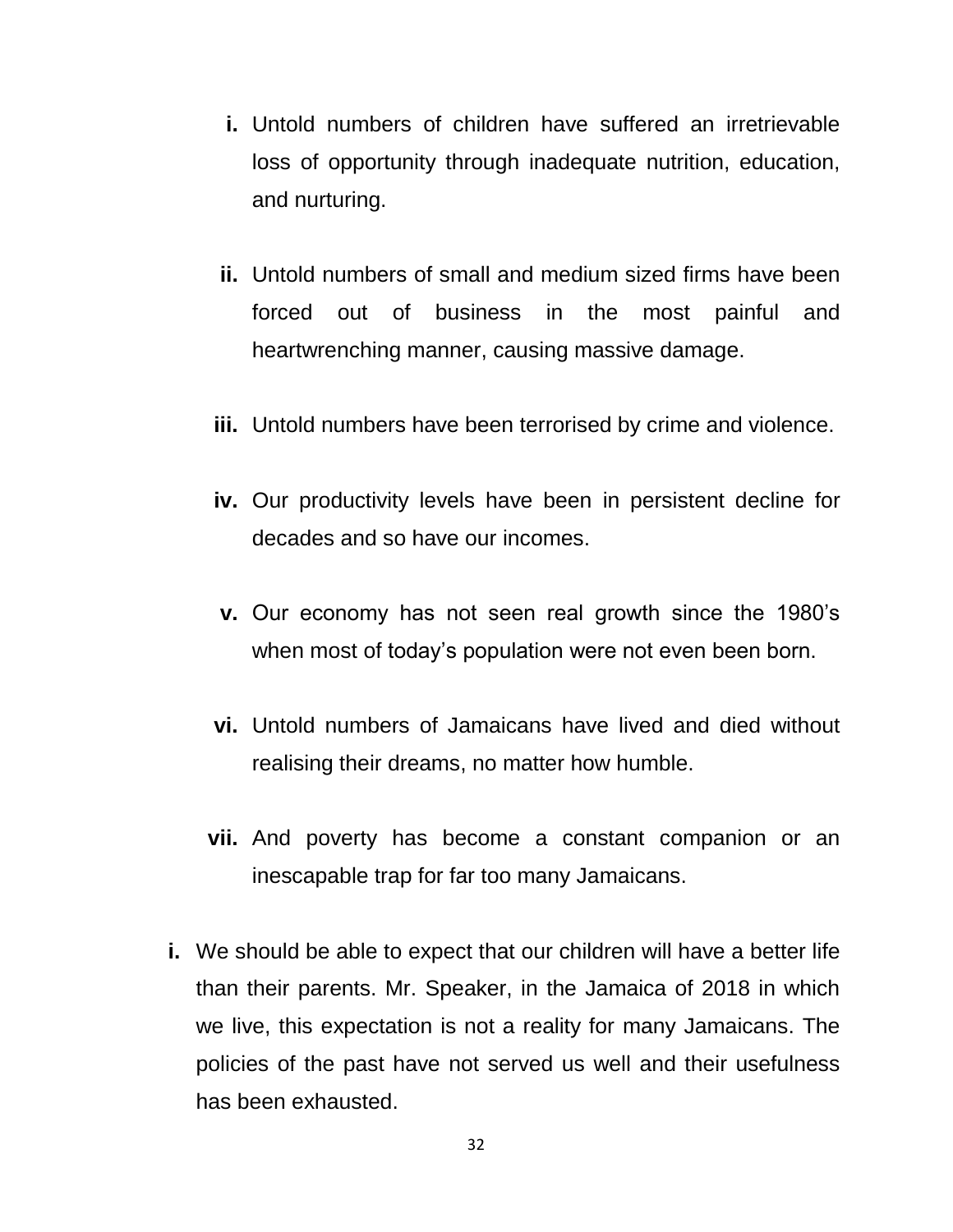- **j.** Visionary leadership is an essential part of the solution for a better and brighter future. The Prime Minister reminded us yesterday of the the leadership displayed by then Prime Minister Golding in 2009 when he took the bold decision to forge a new path for Jamaica that would break with its disappointing past.
- **k.** He gained national and international support for a historical program predicated upon fiscal responsibility, public sector transformation, and a sustained foundation for equitable growth.
- **l.** We have once again been called upon to forge a solemn pact with each other and with the people of Jamaica to embark on a new path of national prosperity. The Prime Minister has asked us all to resist the temptation to celebrate when growth falters.
- **m.**He has asked us to refrain from activities that will harm macroeconomic stability in the search for a few more votes. He has led by example in acknowledging the achievements of the Opposition. And I wholeheartedly agree with him.
- **n.** We owe it to the Jamaican people to acknowledge when milestones are achieved. We all need to learn to say: "Respect due!" more often, even when it is our opponents who get the credit. We must transcend partisan politics.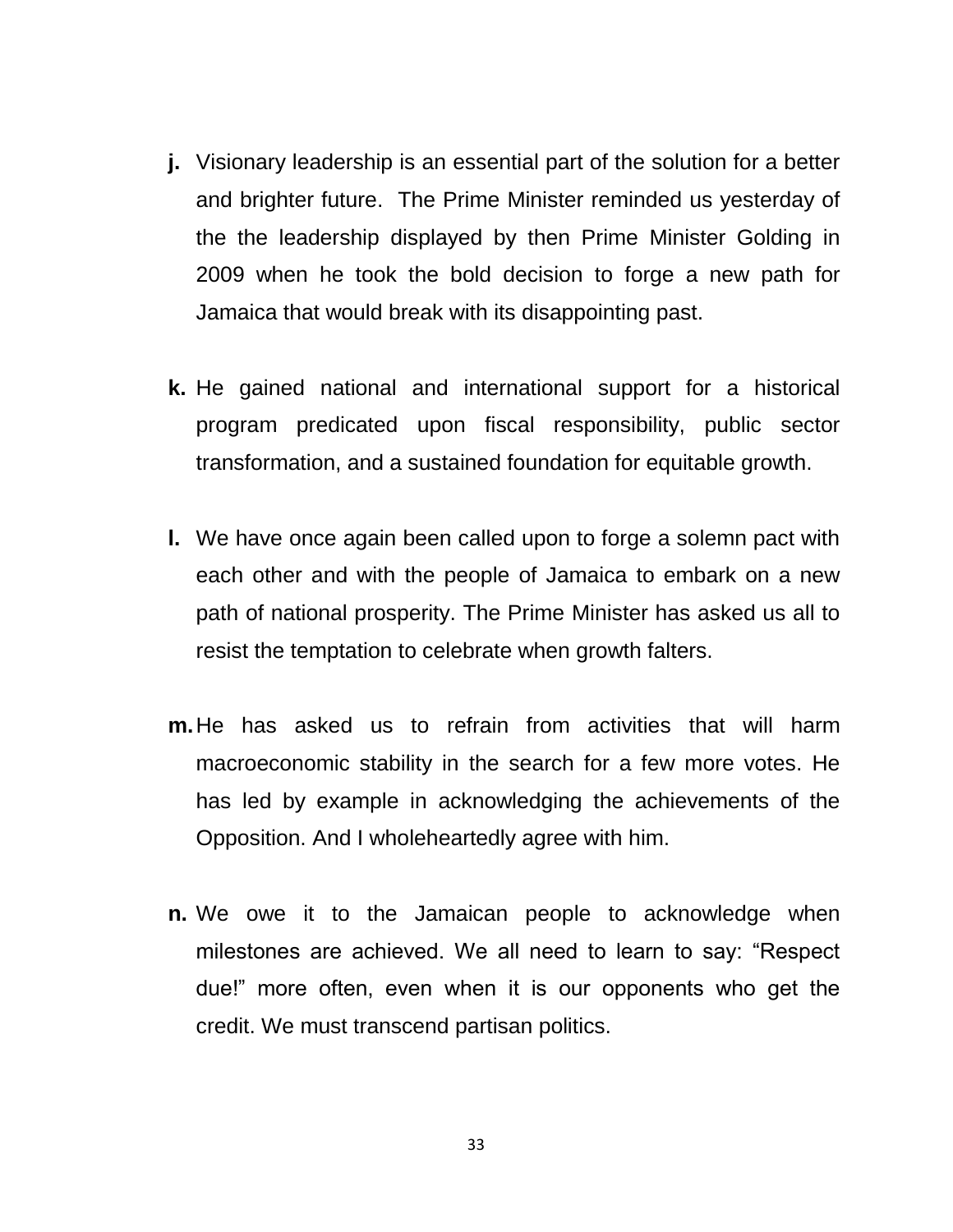- **o.** The price we pay for mistaken and misguided policies is way too high. That is why this annual budget debate is so important. We must listen to each other more and seek to build on each other's advances.
- **p.** We have all come to learn that it is Jamaica who loses when we seek to destroy what previous administrations have built. We must agree to exclude Jamaica's strategic national imperatives from our own petty partisan politics.
- **q.** We should all agree that we need fiscal responsibility and discipline as an essential, if not sufficient, prerequisite for economic growth.
- **r.** We should all agree that we need to remove red tape, improve the quality of public services, and reduce the overall cost of Government.
- **s.** We should all agree that we need a trained and well-educated workforce, modern productive infrastructure, and a knowledge economy.
- **t.** We should all agree we need to bring crime under control, restore law and order, and drive the scourge of senseless violence from our land.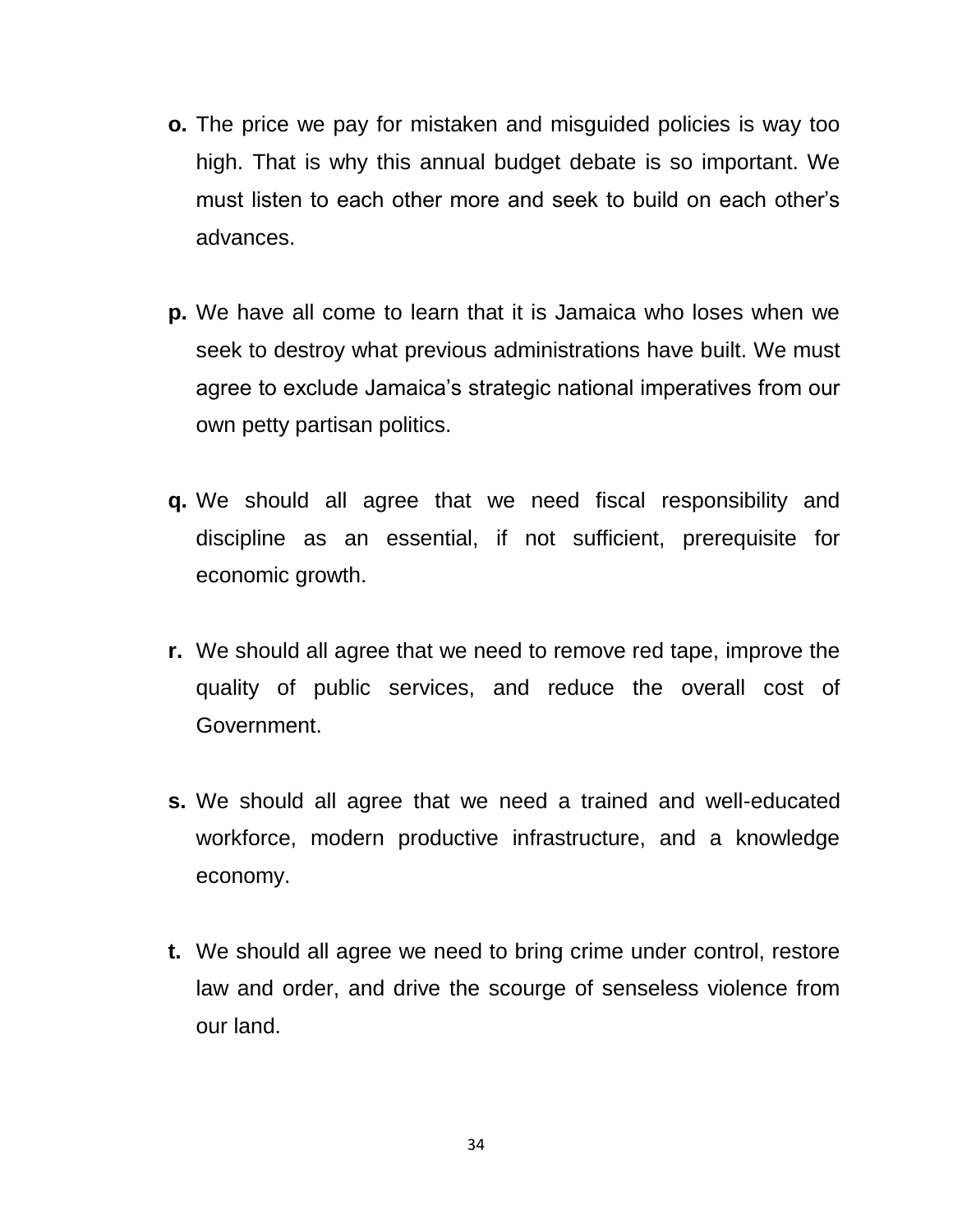- **u.** We should all agree that we need to increase and improve our economic growth rates and raise the standard of living for all Jamaicans.
- **v.** We should all agree we need to move from poverty to prosperity!

I pray that we will work together to ensure that when the history of this period is written, this will prove to have been a pivotal moment for Jamaica because we chose to look beyond our short-term political differences to embrace a better, bigger, and brighter vision for Jamaica.

For us to move from poverty to prosperity, we must understand that prosperity begins in the mind before it reaches the pocket.

We must therefore build our nation on the cornerstone foundations of developing the minds of our young people, respecting human life, creating stronger bonds of family life, and improving productivity at the workplace.

The Book of Isaiah Chapter 58, verse 12 states: "And your ancient ruins shall be rebuilt; you shall raise up the foundations of many generations; you shall be called the repairer of the breach, the restorer of the streets in which to dwell."

Mr. Speaker, let us all commit to work together to be the repairers of the breach and the restorers of the streets in which to dwell. Let us work together to unleash the energy of the Jamaican people to express our ingenuity and industry to the benefit of all.